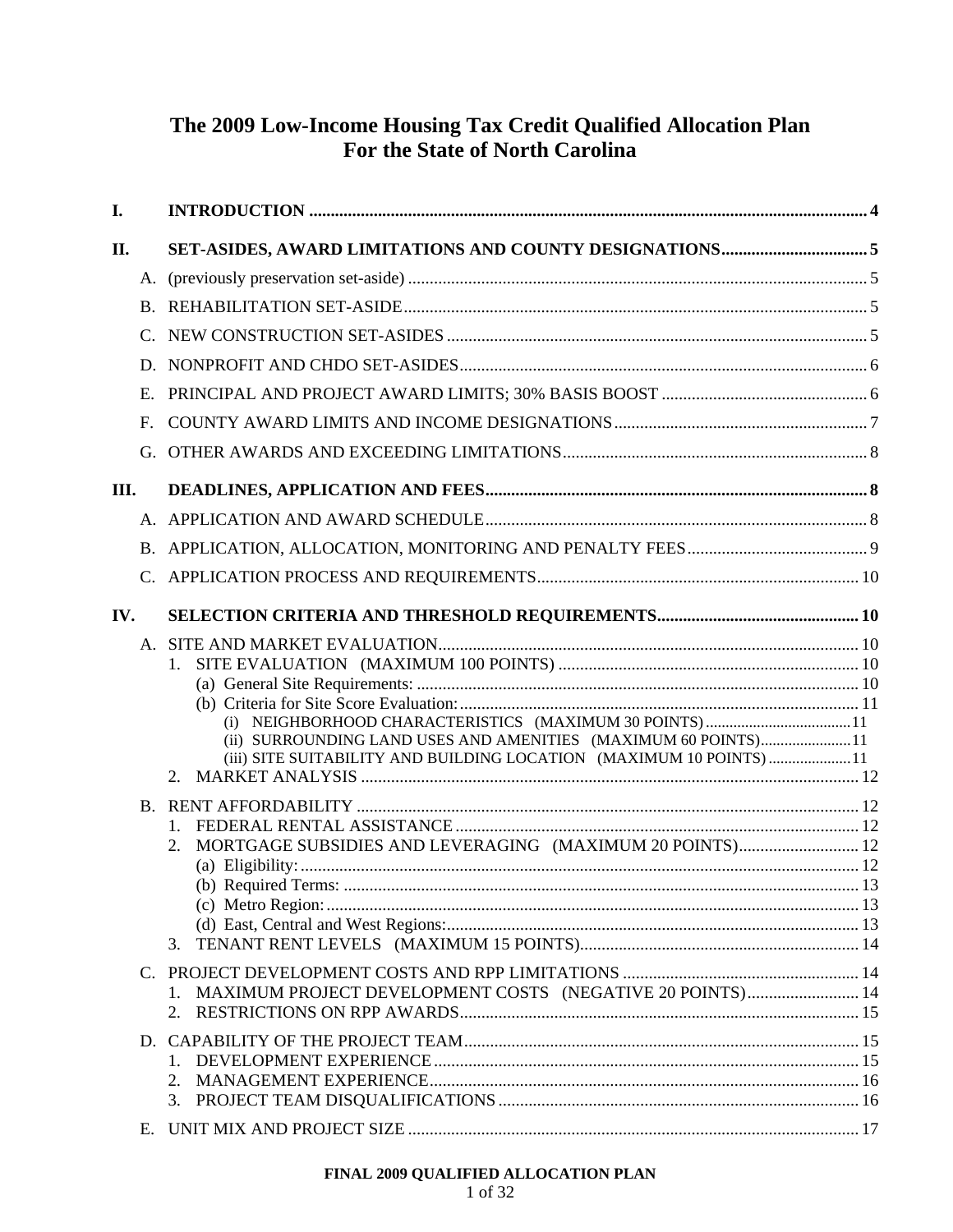|     |             | 2.                                                                |  |
|-----|-------------|-------------------------------------------------------------------|--|
|     |             | 3.                                                                |  |
|     |             | 4.                                                                |  |
|     |             | LOCAL GOVERNMENT LAND DONATION (MAXIMUM 5 POINTS)  19<br>5.<br>6. |  |
|     |             |                                                                   |  |
|     |             |                                                                   |  |
|     |             | 1.                                                                |  |
|     |             | 2.                                                                |  |
|     |             |                                                                   |  |
|     |             |                                                                   |  |
|     |             |                                                                   |  |
|     |             |                                                                   |  |
|     |             |                                                                   |  |
|     |             | 2.                                                                |  |
|     |             | 3.                                                                |  |
| V.  |             |                                                                   |  |
|     | $A_{\cdot}$ |                                                                   |  |
|     |             |                                                                   |  |
|     |             |                                                                   |  |
| VI. |             |                                                                   |  |
|     |             |                                                                   |  |
|     |             |                                                                   |  |
|     |             | $1_{-}$                                                           |  |
|     |             | 2.                                                                |  |
|     |             | 3.                                                                |  |
|     |             | $\mathbf{4}$ .                                                    |  |
|     |             | 5.                                                                |  |
|     |             | 6.                                                                |  |
|     |             | 7.                                                                |  |
|     |             | 8.                                                                |  |
|     |             | 9.                                                                |  |
|     |             |                                                                   |  |
|     |             |                                                                   |  |
|     |             | 2.                                                                |  |
|     |             | 3.                                                                |  |
|     |             | $4_{\cdot}$                                                       |  |
|     |             | 5.                                                                |  |
|     |             | 6.                                                                |  |
|     |             | 7.                                                                |  |
|     |             | 8.                                                                |  |
|     |             | 9.                                                                |  |
|     |             |                                                                   |  |
|     |             |                                                                   |  |
|     |             |                                                                   |  |
|     |             |                                                                   |  |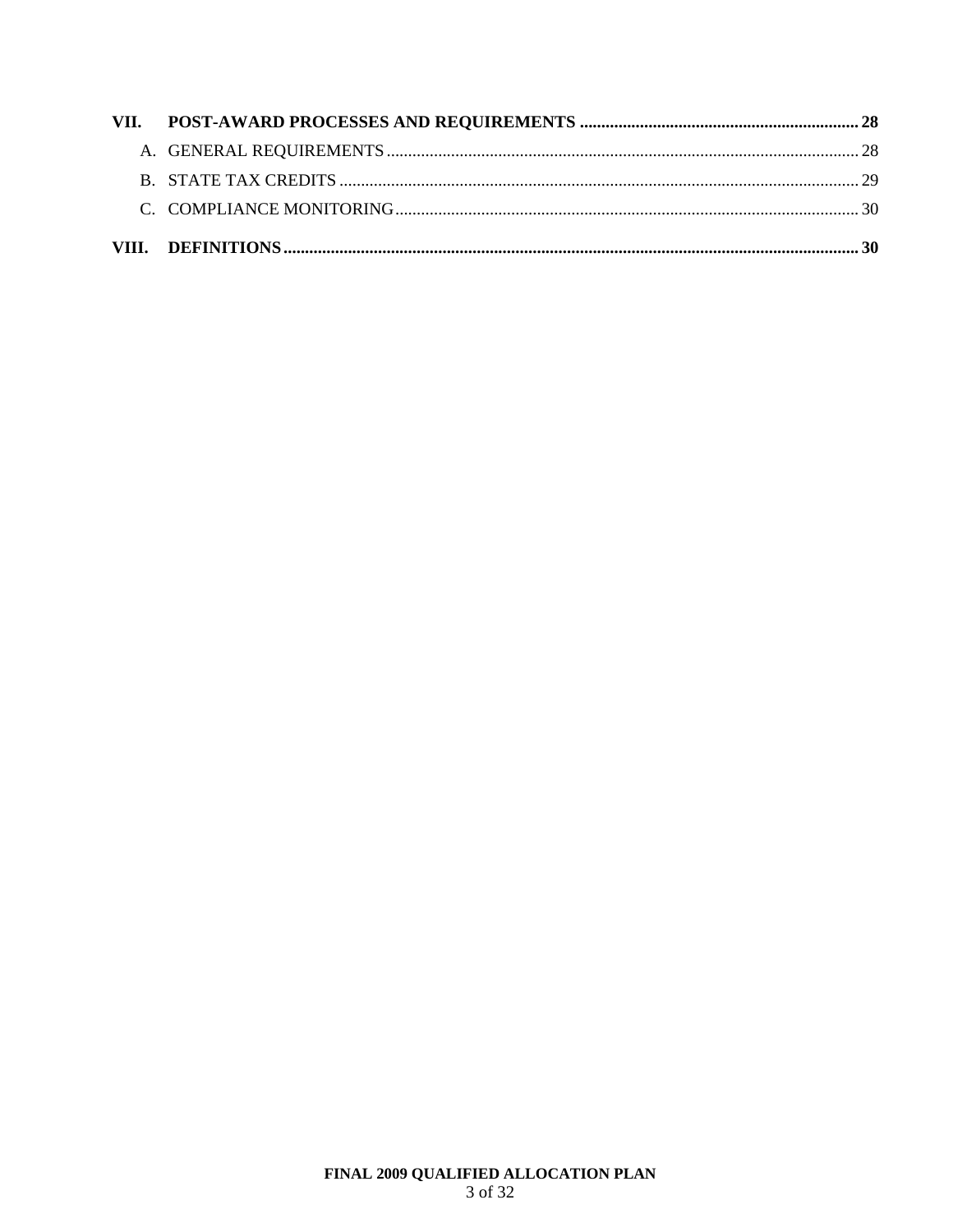# **I. INTRODUCTION**

The 2009 Qualified Allocation Plan (the Plan) has been developed by the North Carolina Housing Finance Agency (the Agency) as administrative agent for the North Carolina Federal Tax Reform Allocation Committee (the Committee) in compliance with Section 42 of the Internal Revenue Code of 1986, as amended (the Code). For purposes of the Plan, the term "Agency" shall mean the Agency acting on behalf of the Committee, unless otherwise provided.

The Plan was reviewed in one public hearing and met the other legal requirements prior to final adoption by the Committee. The staff of the Agency was present at the hearing to take comments and answer questions.

The Agency will only allocate low-income housing tax credits in compliance with the Plan. The Code requires that the Plan contain certain elements. These elements, and others added by the Committee, are listed below.

- A. Selection criteria to be used in determining the allocation of federal low-income housing tax credits:
	- 1. Project location and site suitability.
	- 2. Market demand and local housing needs.
	- 3. Serving the lowest income tenants.
	- 4. Serving qualified tenants for the longest periods.
	- 5. Design and quality of construction.
	- 6. Financial structure and long-term viability.
	- 7. Use of federal project-based rental assistance.
	- 8. Use of mortgage subsidies.
	- 9. Experience of development team and management agent(s).
	- 10. Serving persons with disabilities and the homeless.
	- 11. Willingness to solicit referrals from public housing waiting lists.
	- 12. Tenant populations of individuals with children.
	- 13. Projects intended for eventual tenant ownership.
	- 14. Projects that are part of a Community Revitalization Plan.
	- 15. Energy efficiency.
	- 16. Historic nature of the buildings.
- B. Threshold, underwriting and process requirements for project applications and tax credit awards.
- C. Description of the Agency's compliance monitoring program, including procedures to notify the Internal Revenue Service of noncompliance with the requirements of the program.

In the process of administering the low-income housing tax credit and Rental Production Program (RPP), the Agency will make decisions and interpretations regarding project applications and the Plan. Unless otherwise stated, the Agency is entitled to the full discretion allowed by law in making all such decisions and interpretations. The Agency reserves the right to amend, modify, or withdraw provisions contained in the Plan that are inconsistent or in conflict with state or federal laws or regulations. In the event of a major natural disaster or disruption in the financial markets, the Agency may disregard any section of the Plan, including point scoring and evaluation criteria, that interferes with an appropriate response.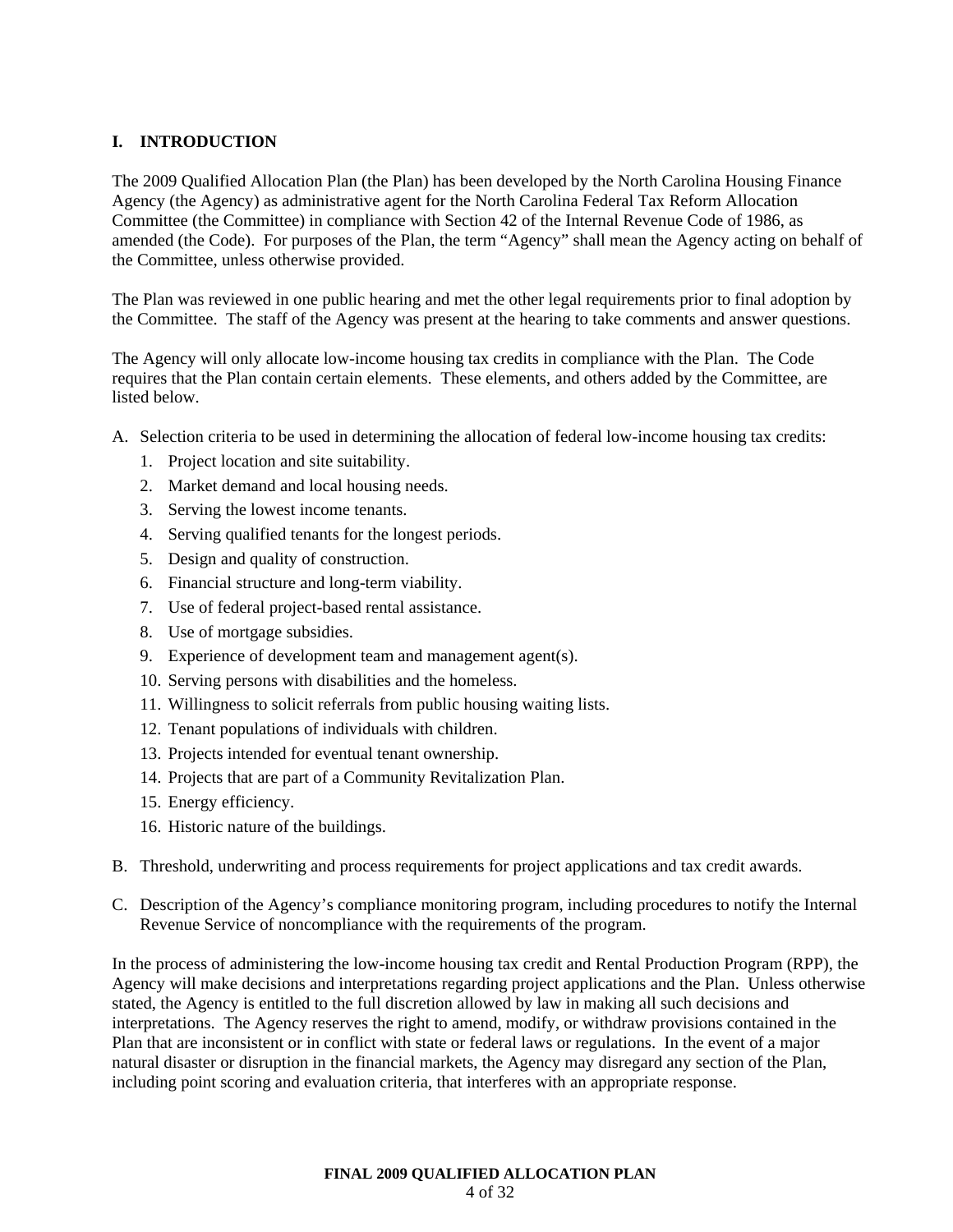# **II. SET-ASIDES, AWARD LIMITATIONS AND COUNTY DESIGNATIONS**

The Agency will determine whether applications are eligible under Section II(B) or II(C). This Section II only applies to 9% tax credit applications.

#### A. PROJECTS AWARDED IN 2007 AND 2008

- 1. Owners of projects allocated in 2008 may return their allocation in exchange for an award of the same amount in 2009. Owners of projects outside of Qualified Census Tracts and Difficult to Develop Areas may apply for a boost in eligible basis of up to thirty percent (30%) as determined by the Agency.
- 2. Owners of projects allocated in 2007 may return their allocation in exchange for an award of the same amount in 2009. Owners also may apply for additional tax credits reflecting:
	- (a) the tax credit rate minimum of 9% (regardless of a past lock-in agreement) and
	- (b) a boost in eligible basis of up to thirty percent (30%) as determined by the Agency (for projects outside of Qualified Census Tracts and Difficult to Develop Areas).
- 3. The application deadline for returned and exchanged allocations and additional tax credits is December 1, 2008. The Agency expects to announce awards under this Section II(A) by March.
- 4. Projects must comply with requirements in the Plan applicable in the initial year of award and all representations made in the first awarded application (unless specifically waived by the Agency).
- 5. The Agency will not consider increased uses.
- 6. The Agency may consult directly with equity providers in carrying out this set-aside.

#### B. REHABILITATION SET-ASIDE

The Agency will award up to twenty percent (20%) of tax credits available after forward commitments and awards described in Section II(A) to projects proposing rehabilitation of existing housing. Adaptive reuse projects, entirely vacant residential buildings, and applications proposing to increase the number of residential units on the project site will be considered new construction. In the event eligible requests exceed the amount available, the Agency will determine awards based on the evaluation criteria in Section  $IV(H)(3)$ .

Up to \$750,000 of the rehabilitation set-aside will be awarded to projects meeting one or both of the following criteria:

- 1. existing U.S. Department of Agriculture, Rural Development (RD) Section 515 financing and projectbased rental assistance for at least fifty percent (50%) of the units;
- 2. allocated 9% tax credits in 1992 or earlier.

#### C. NEW CONSTRUCTION SET-ASIDES

The Agency will award tax credits remaining after awards described above and any under Section  $II(G)(2)$  to other new construction projects, starting with those earning the highest scoring totals within each of the following four geographic set-asides and continuing in descending score order through the last project that can be fully funded. The Agency reserves the right to revise the available credits in each set-aside.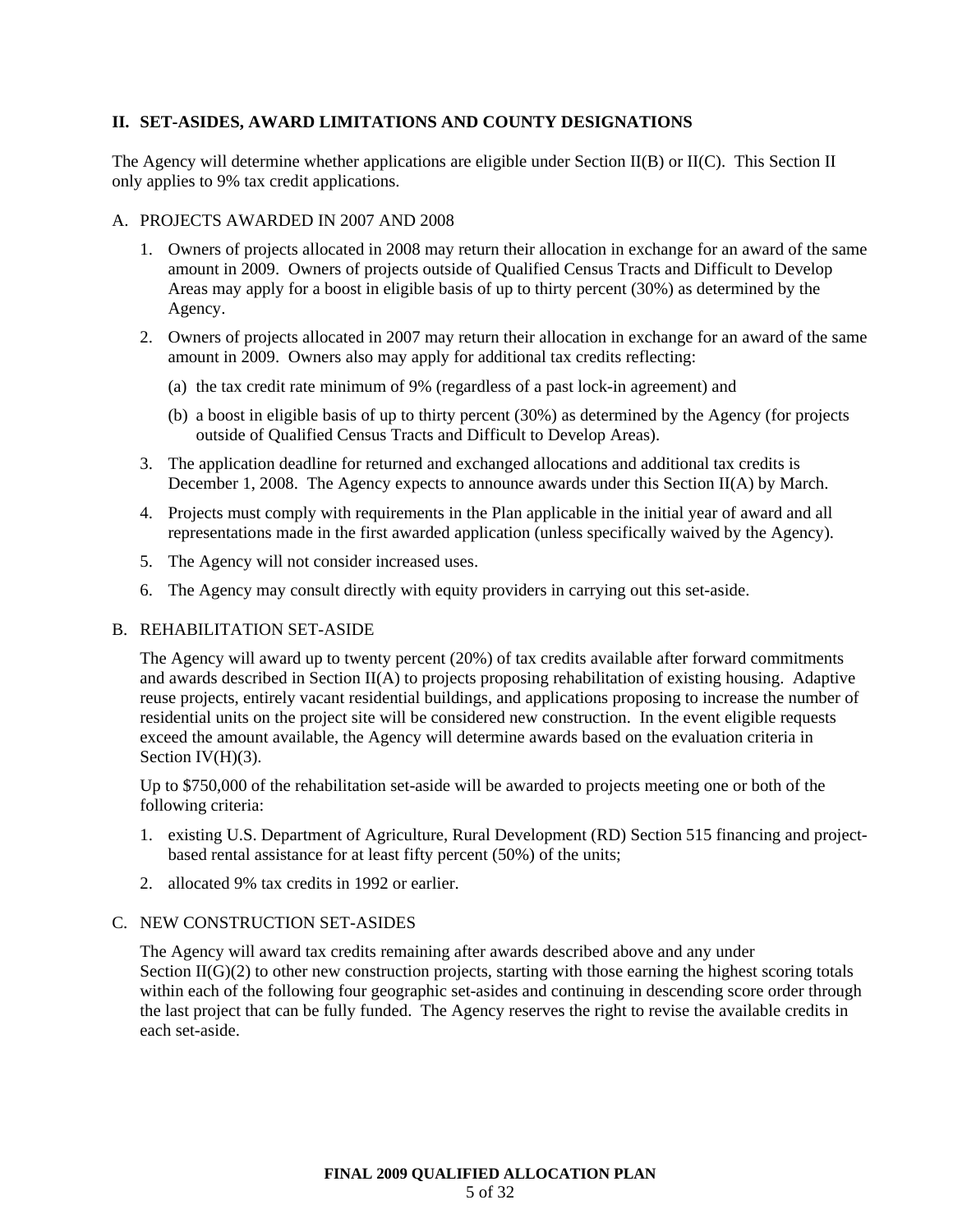| <b>WEST 20%</b> |              | CENTRAL 25% |               | METRO 30%   |                  | <b>EAST 25%</b> |
|-----------------|--------------|-------------|---------------|-------------|------------------|-----------------|
| Alexander       | Jackson      | Alamance    | Montgomery    | Buncombe    | <b>Beaufort</b>  | Johnston        |
| Alleghany       | Lincoln      | Anson       | Moore         | Cumberland  | Bertie           | Jones           |
| Ashe            | Macon        | Cabarrus    | Orange        | Durham      | Bladen           | Lenoir          |
| Avery           | Madison      | Caswell     | Person        | Forsyth     | <b>Brunswick</b> | Martin          |
| <b>Burke</b>    | McDowell     | Chatham     | Randolph      | Guilford    | Camden           | Nash            |
| Caldwell        | Mitchell     | Davidson    | Richmond      | Mecklenburg | Carteret         | New Hanover     |
| Catawba         | Polk         | Davie       | Rockingham    | Wake        | Chowan           | Northampton     |
| Cherokee        | Rutherford   | Franklin    | Rowan         |             | Columbus         | Onslow          |
| Clay            | Surry        | Granville   | Scotland      |             | Craven           | Pamlico         |
| Cleveland       | Swain        | Harnett     | Stanly        |             | Currituck        | Pasquotank      |
| Gaston          | Transylvania | Hoke        | <b>Stokes</b> |             | Dare             | Pender          |
| Graham          | Watauga      | Iredell     | Union         |             | Duplin           | Perquimans      |
| Haywood         | Wilkes       | Lee         | Vance         |             | Edgecombe        | Pitt            |
| Henderson       | Yadkin       |             | Warren        |             | Gates            | Robeson         |
|                 | Yancey       |             |               |             | Greene           | Sampson         |
|                 |              |             |               |             | Halifax          | Tyrrell         |
|                 |              |             |               |             | Hertford         | Washington      |
|                 |              |             |               |             | Hyde             | Wayne           |
|                 |              |             |               |             |                  | Wilson          |

# D. NONPROFIT AND CHDO SET-ASIDES

If necessary, the Agency will adjust the awards under the Plan to ensure that the overall allocation results in:

- 1. ten percent (10%) of the state's federal tax credit ceiling being awarded to projects involving tax exempt organizations (nonprofits) and
- 2. fifteen percent (15%) of the Agency's HOME funds being awarded to projects involving Community Housing Development Organizations certified by the Agency (CHDOs).

Specifically, tax credits that would have been awarded to the lowest ranking project(s) that do(es) not fall into one of these categories will be awarded to the next highest ranking project(s) that do(es) until the overall allocation(s) reach(es) the necessary percentage(s). The Agency may make such adjustment(s) in any set-aside.

In order to qualify under subsection  $(D)(1)$  above, an application must either not involve any for-profit Principals or comply with the material participation requirements of the Code, applicable federal regulations and Section VI(A)(2). In order to qualify under subsection (D)(2) above, an application must meet the requirements of subsection (D)(1) above, 24 CFR 92.300(a)(1) and any other regulation regarding the federal CHDO set-aside. The Agency may determine that the requirements of the federal CHDO set-aside have been or will be met without implementing subsection (D)(2).

# E. PRINCIPAL AND PROJECT AWARD LIMITS; 30% BASIS BOOST

1. The maximum award to any one Principal will be a total of \$1,300,000 in tax credits, including all set-asides other than awards made under Section II(A).

For purposes of the maximum allowed in this subsection (E)(1), the Agency may determine that a person or entity not included in an application is a Principal for the proposed project. Such determination would include consideration of relationships between the parties in previously awarded projects and other common interests. Standard fee for service contract relationships (such as accountants or attorneys) will not be considered.

2. The maximum award to any one project will be \$1,300,000.

#### **FINAL 2009 QUALIFIED ALLOCATION PLAN**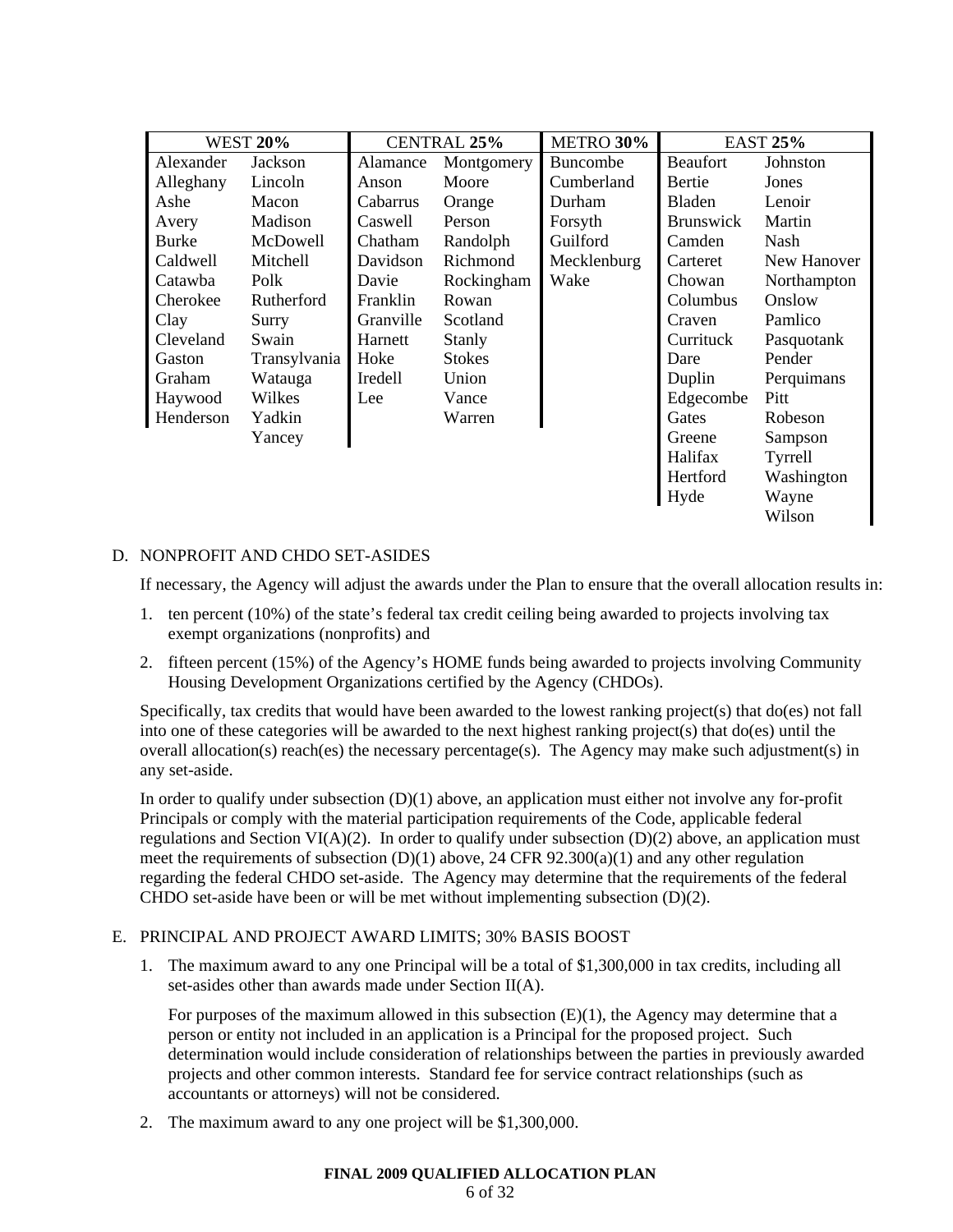- 3. Public housing redevelopment (PHR) projects:
	- (a) The Agency may determine that tax credits awarded to PHR projects do not count against some or all of the Principals involved for the purpose of subsection (E)(1) above. This determination will be based on the Principal's role in the project(s) and overall development capacity. The allowance in this subsection  $(E)(3)(a)$  will apply to a maximum of one (1) project per Principal. In the event a Principal is involved in multiple PHR projects, this exemption will apply to the one with the smallest award of 9% tax credits.
	- (b) PHR includes:
		- (i) buildings to be located on the site of former public housing,
		- (ii) constructing replacement public housing units, or
		- (iii) rehabilitation of existing public housing.
- 4. The Agency may boost the eligible basis of projects awarded in 2009 (excluding those awarded under Section  $II(A)$ ) by up to 30% if the eligible basis otherwise would be a low percentage of the total development costs due to either of the following:
	- (a) High land costs because of being in a desirable or commercially valuable location.
	- (b) Necessity of extensive site preparation and/or off-site costs. All such work must be reasonable based on the circumstances.

Applicants requesting a boost will need to submit an appraisal and/or standard geological survey, as applicable, by the preliminary application deadline. If the land seller is a related party or local government, the Agency may order an additional appraisal (costs to be paid by the applicant). Projects with market-rate units are ineligible for an increase under this subsection  $(E)(4)$ . The Agency will make designations between preliminary and full applications.

# F. COUNTY AWARD LIMITS AND INCOME DESIGNATIONS

- 1. No county will be awarded tax credits for new construction exceeding \$2,500,000 (other than awards made under Section  $II(A)$ ) unless doing so is necessary to meet another set-aside requirement of this Plan. No county will be awarded more than two (2) projects under the rehabilitation set-aside. The Agency may waive the county-based limits for revitalization efforts characterized by a high degree of committed public subsidies.
- 2. Pursuant to N.C.G.S. § 105-129.42(c) the Agency is responsible for designating each county as High, Moderate or Low Income. Five criteria were used for making this determination: (a) county median income; (b) poverty rate; (c) percent of population in rural areas; (d) regional growth patterns; (e) N.C. Department of Commerce tier (one, two or three).

Each county was considered as a whole and evaluated relative to others in the state. Based on this process, the Agency designates counties as follows: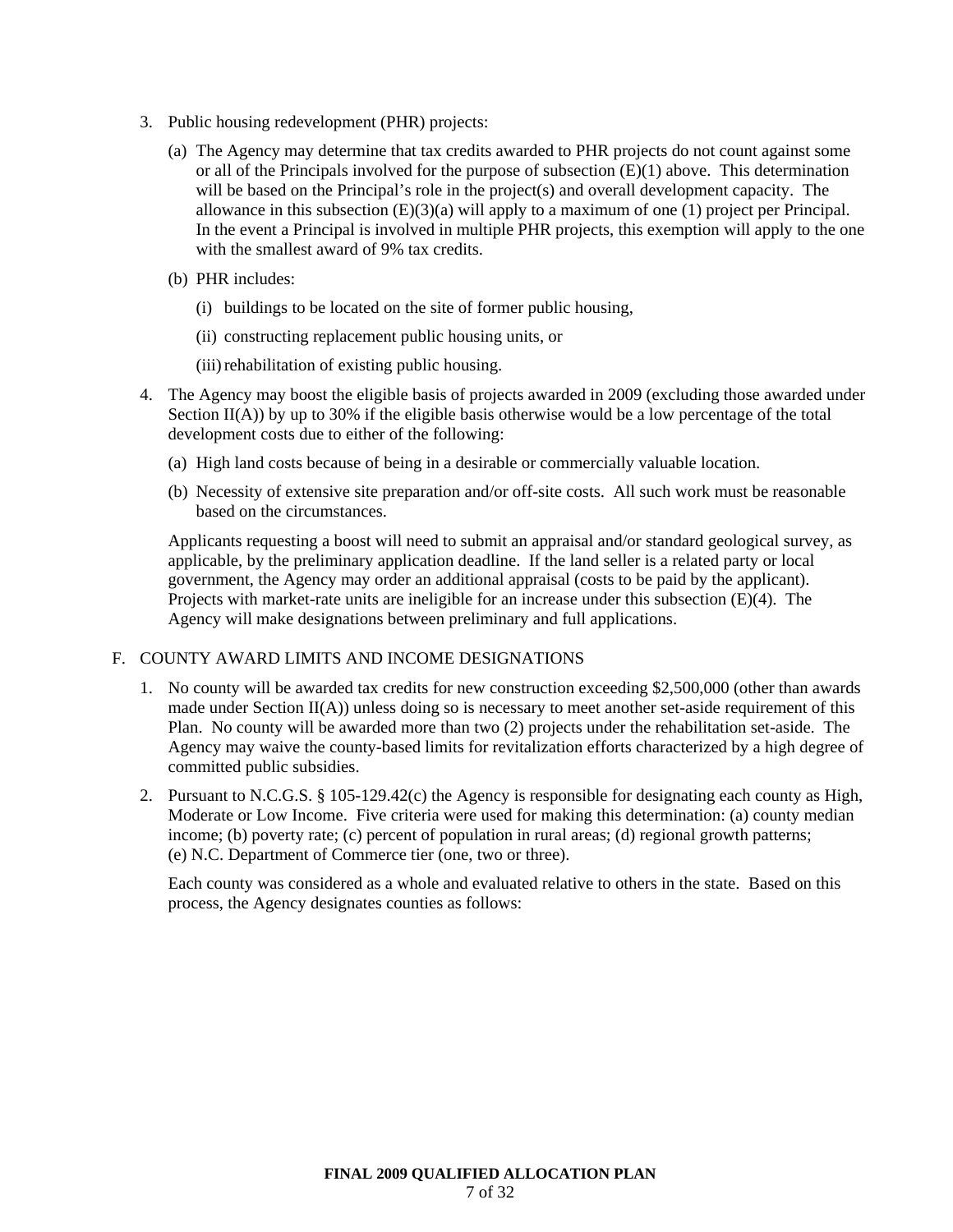| <b>HIGH</b>    | <b>MODERATE</b>  |               | LOW             |             |              |  |
|----------------|------------------|---------------|-----------------|-------------|--------------|--|
| Alamance       | Alexander        | Lincoln       | Alleghany       | Graham      | Pasquotank   |  |
| Buncombe       | <b>Brunswick</b> | Moore         | Anson           | Greene      | Pender       |  |
| Cabarrus       | <b>Burke</b>     | Nash          | Ashe            | Halifax     | Perquimans   |  |
| Catawba        | Carteret         | Onslow        | Avery           | Hertford    | Richmond     |  |
| Chatham        | Cleveland        | Person        | <b>Beaufort</b> | Hoke        | Robeson      |  |
| Durham         | Craven           | Pitt          | Bertie          | Hyde        |              |  |
| Forsyth        | Cumberland       | Polk          | <b>Bladen</b>   | Jackson     | Rutherford   |  |
| Gaston         | Dare             | Randolph      | Caldwell        | Jones       | Sampson      |  |
| Guilford       | Davidson         | Rockingham    | Camden          | Lenoir      | Scotland     |  |
| <b>Iredell</b> | Davie            | Rowan         | Caswell         | Macon       | Surry        |  |
| Johnston       | Franklin         | Stanly        | Cherokee        | Madison     | Swain        |  |
| Mecklenburg    | Granville        | <b>Stokes</b> | Chowan          | Martin      | Transylvania |  |
| New Hanover    | Harnett          | Watauga       | Clay            | McDowell    | Tyrrell      |  |
| Orange         | Haywood          | Wayne         | Columbus        | Mitchell    | Vance        |  |
| Union          | Henderson        | Wilson        | Currituck       | Montgomery  | Warren       |  |
| Wake           | Lee              | Yadkin        | Duplin          | Northampton | Washington   |  |
|                |                  |               | Edgecombe       | Pamlico     | Wilkes       |  |
|                |                  |               | Gates           |             | Yancey       |  |
|                |                  |               |                 |             |              |  |

# G. OTHER AWARDS AND EXCEEDING LIMITATIONS

- 1. The Agency may award tax credits remaining from the four geographic set-asides to the next highest scoring eligible new construction application(s) statewide and/or one or more eligible rehabilitation applications. The Agency may also carry forward any amount of tax credits to the next year.
- 2. The Agency may award 2009 tax credits outside of the normal process to projects that: a) allow the Agency to comply with HUD regulations regarding timely commitment of funds, b) prevent the loss of state or federal investment, c) provide housing for underserved populations or d) are part of a settlement agreement of legal action brought against a local government. The total amount of such awards(s) shall not exceed \$1,000,000.
- 3. The Agency may also make a forward commitment of the next year's tax credits in an amount necessary to fully fund project(s) with a partial award or to any project application that was submitted in a prior year if such application meets all the minimum requirements of the Plan. In the event that credits are returned or the state receives credits from the national pool, the Agency may elect to carry such credits forward, make an award to any project application (subject only to the nonprofit set aside), or a combination of both.
- 4. The Agency may exceed the limitations on awards contained in Sections II(B), II(E)(1), II(F)(1) and this Section II(G) in order to completely fund a project request. Projects will be counted towards these limitations in the order awarded under the Plan (rehabilitation, higher-scoring new construction applications, and tie-breakers).

# **III. DEADLINES, APPLICATION AND FEES**

# A. APPLICATION AND AWARD SCHEDULE

The following schedule will apply to the 2009 application process for 9% tax credits and the first round of bond volume and 4% tax credits. The Agency will announce the application schedule for a second round of bond volume and 4% tax credits at a later time.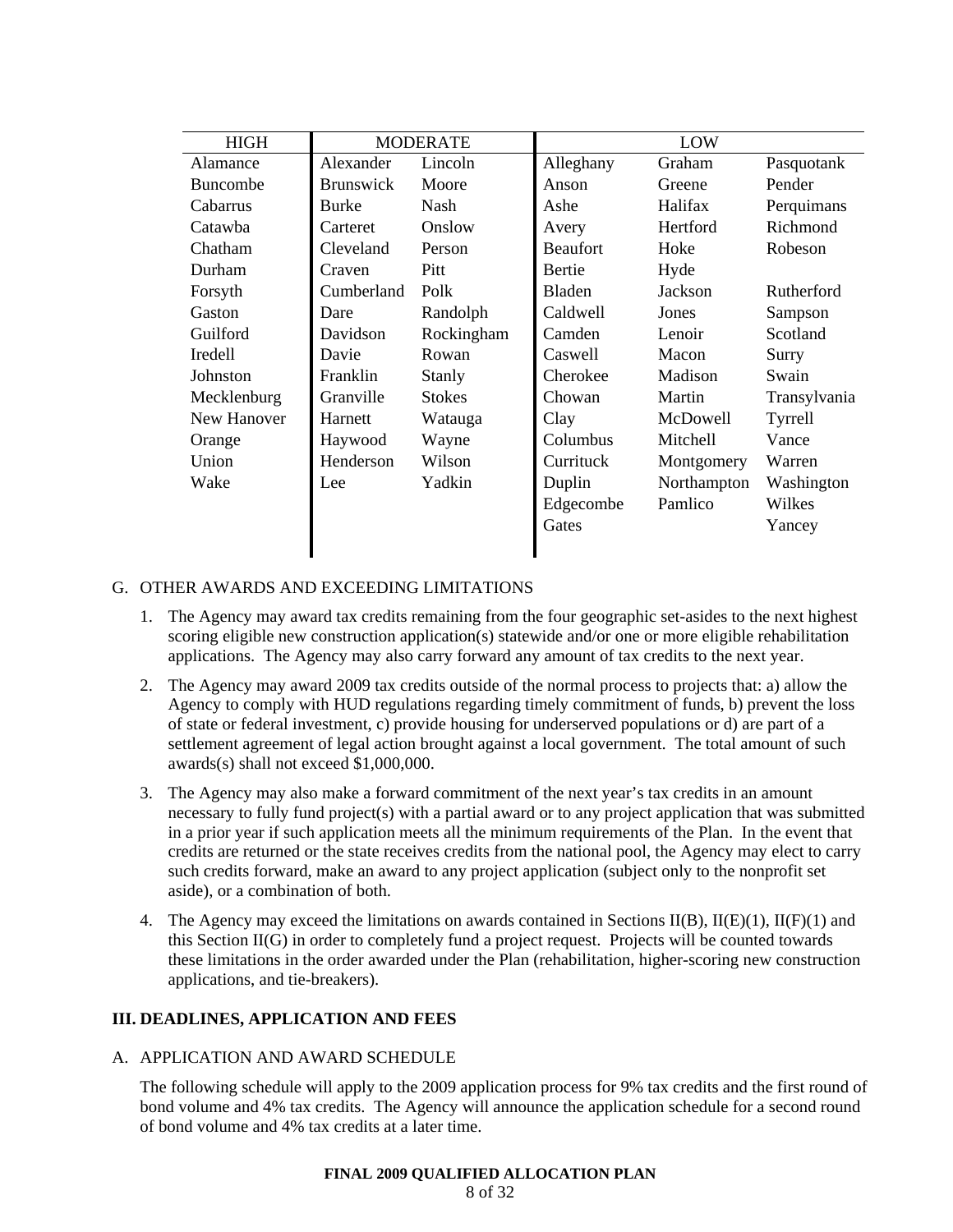| January 9 | Deadline for submission of preliminary applications (12:00 noon)                                           |
|-----------|------------------------------------------------------------------------------------------------------------|
| March 2   | Market analysts will mail studies to the Agency and applicants                                             |
| March 13  | Notification of final site scores and qualification for Agency-designated increase in<br>eligible basis    |
| March 23  | Deadline for market-related project revisions                                                              |
| March 30  | Deadline for the Agency and applicant to receive a hard copy of the revised market<br>study, if applicable |
| May 8     | Deadline for full applications (12:00 noon)                                                                |
| August    | Notification of tax credit awards                                                                          |

The Agency reserves the right to change the schedule as necessary.

# B. APPLICATION, ALLOCATION, MONITORING AND PENALTY FEES

- 1. All applicants are required to pay a nonrefundable fee of \$5,450 at the submission of the preliminary application. This fee covers the cost of the market study or physical needs assessment and a \$1,150 preliminary application processing fee (which will be assessed for every electronic application submitted). The Agency may charge additional fee(s) to cover the cost of direct contracting with other providers (such as appraisers).
- 2. All applicants are required to pay a nonrefundable processing fee of \$1,150 upon submission of the full application.
- 3. Entities receiving 9% tax credit awards are required to pay a nonrefundable allocation fee equal to 0.62% of the project's total qualified basis.

For projects with prior awards applying under Section II(A), the allocation fee will be the amount calculated above less the fee paid for the 2007 or 2008 award. The allocation fee must be paid to the Agency upon the earlier of return of the reservation letter or carryover allocation agreement. Failure to return the required documentation (such as ownership entity information) and fee by the date specified may result in cancellation of the tax credit reservation.

- 4. Entities receiving tax exempt bond volume are required to pay a nonrefundable allocation fee equal to forty (40) basis points of the awarded bond volume. (For example, the fee due on a \$10 million bond award would be \$40,000.) The allocation fee will be due at the time the bond volume is awarded. Failure to return the required documentation and fee by the date specified may result in cancellation of the bond allocation. The Agency may assess other fees for additional monitoring responsibilities.
- 5. Owners must pay a monitoring fee of \$700 per unit (includes all units, qualified, unrestricted and employee) prior to issuance of the project's IRS Form 8609.
- 6. If expenses for legal services are incurred by the Committee or Agency to correct mistakes of the Owner which jeopardize use of the tax credits, such legal costs will be paid by the Owner in the amount charged to the Agency or the Committee.
- 7. The Agency may assess applicants or owners a fee of up to \$2,000 for each instance of failure to comply with a written requirement, whether or not such requirement is in the Plan. The Agency will not process applications or other documentation relating to any Principal who has an outstanding balance of fees owed; such a delay in processing may result in disqualification of application(s).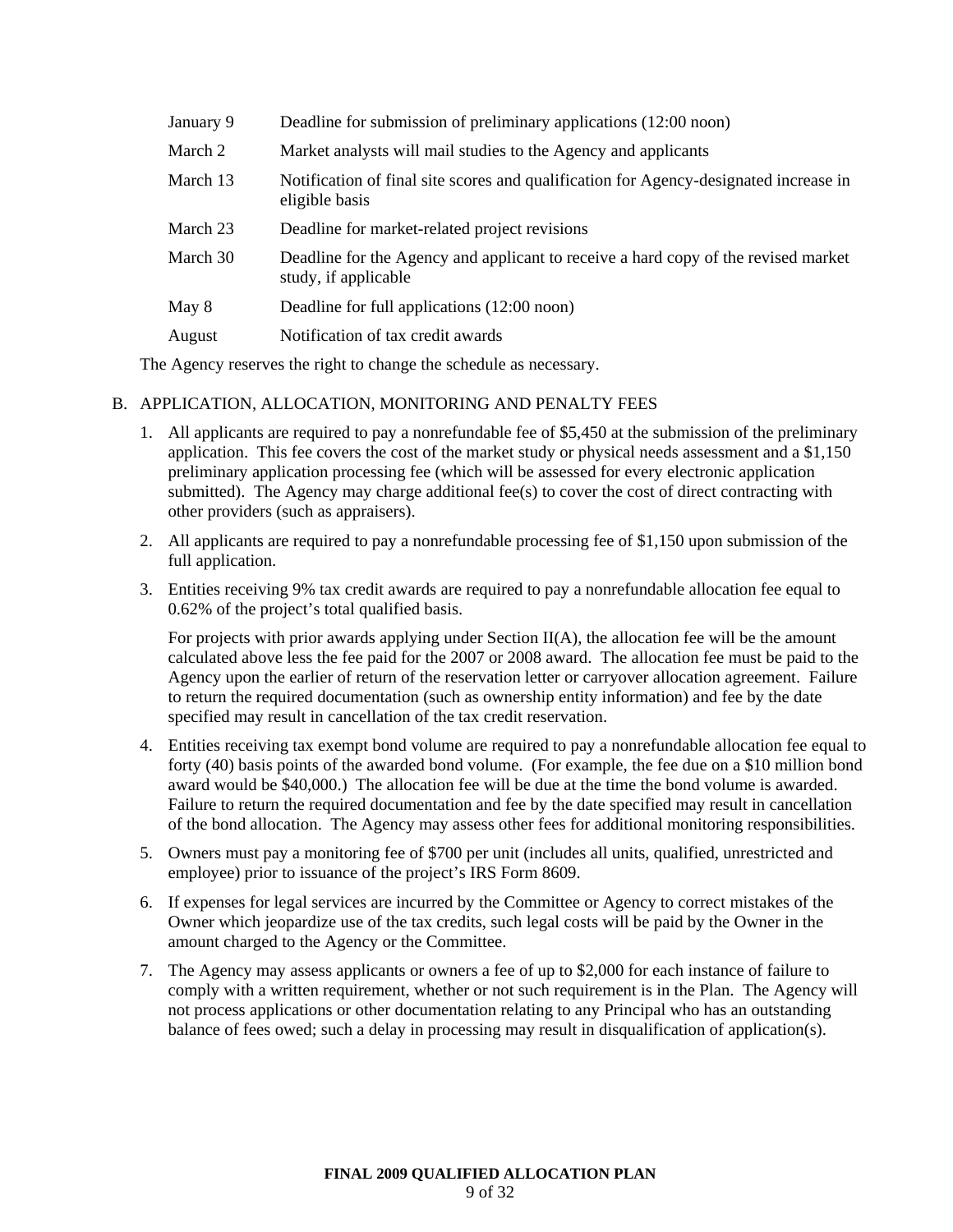# C. APPLICATION PROCESS AND REQUIREMENTS

- 1. The Agency may require applicants to submit any information, letter or representation relating to Plan requirements or point scoring as part of the application process. Unless otherwise noted, the Agency may elect to not consider information submitted after the relevant deadline.
- 2. Any failure to comply with an Agency request under subsection  $(C)(1)$  above or any misrepresentation, false information or omission in any application document may result in disqualification of that application and any other involving the same owner(s), Principal(s), consultant(s) and/or application preparer(s). Any misrepresentation, false information or omission in the application document may also result in a revocation of a tax credit allocation.
- 3. The Agency may elect to treat applications involving more than one site, population type (family/elderly) or activity (new/rehabilitation) as separate for purposes of the Agency's application process. Each application would require a separate initial application fee. The Agency may allow such applications to be considered as one for the full application underwriting if all sites are secured by one permanent mortgage and are not intended for separation and sale after the tax credit allocation.
- 4. The Agency will notify the appropriate unit of government about the project after submission of the full application. The Agency reserves the right to reject applications opposed in writing by the chief elected official (supported by the council or board), but is not obligated to do so.
- 5. For each application one individual or validly existing entity must be identified as the applicant. An entity may be one of the following:
	- (a) corporation, including nonprofits,
	- (b) limited partnership, or
	- (c) limited liability company.

Only the identified applicant will have the ability to make decisions with regard to that application. The applicant may enter into joint venture or other agreements but the Agency will not be responsible for evaluating those documents to determine the relative rights of the parties. If the application receives an award the applicant must become a managing member or general partner of the ownership entity.

# **IV. SELECTION CRITERIA AND THRESHOLD REQUIREMENTS**

New construction applications must meet all threshold requirements and receive 110 points to be considered for award and funding. Rehabilitation applications will not receive point scores but instead will be evaluated using the criteria listed in Section IV( $H$ )(3) (thus all references to receipt of points only apply to new construction projects). All threshold requirements also apply to rehabilitation projects unless otherwise noted. Scoring and threshold determinations made in prior years are not binding on the Agency for the 2009 cycle.

# A. SITE AND MARKET EVALUATION

The Agency will not accept a full application where the preliminary application does not meet all site and market threshold requirements.

# 1. SITE EVALUATION (MAXIMUM 100 POINTS)

- (a) General Site Requirements:
	- (i) Sites must be sized to accommodate the number and type of units proposed. The applicant or a Principal must have site control by the preliminary application deadline, which may be evidenced by an option, contract or deed. The documentation of site control must include a plot plan.
	- (ii) Required zoning must be in place by the full application submission date, including special/conditional use permits, and any other discretionary land use approval required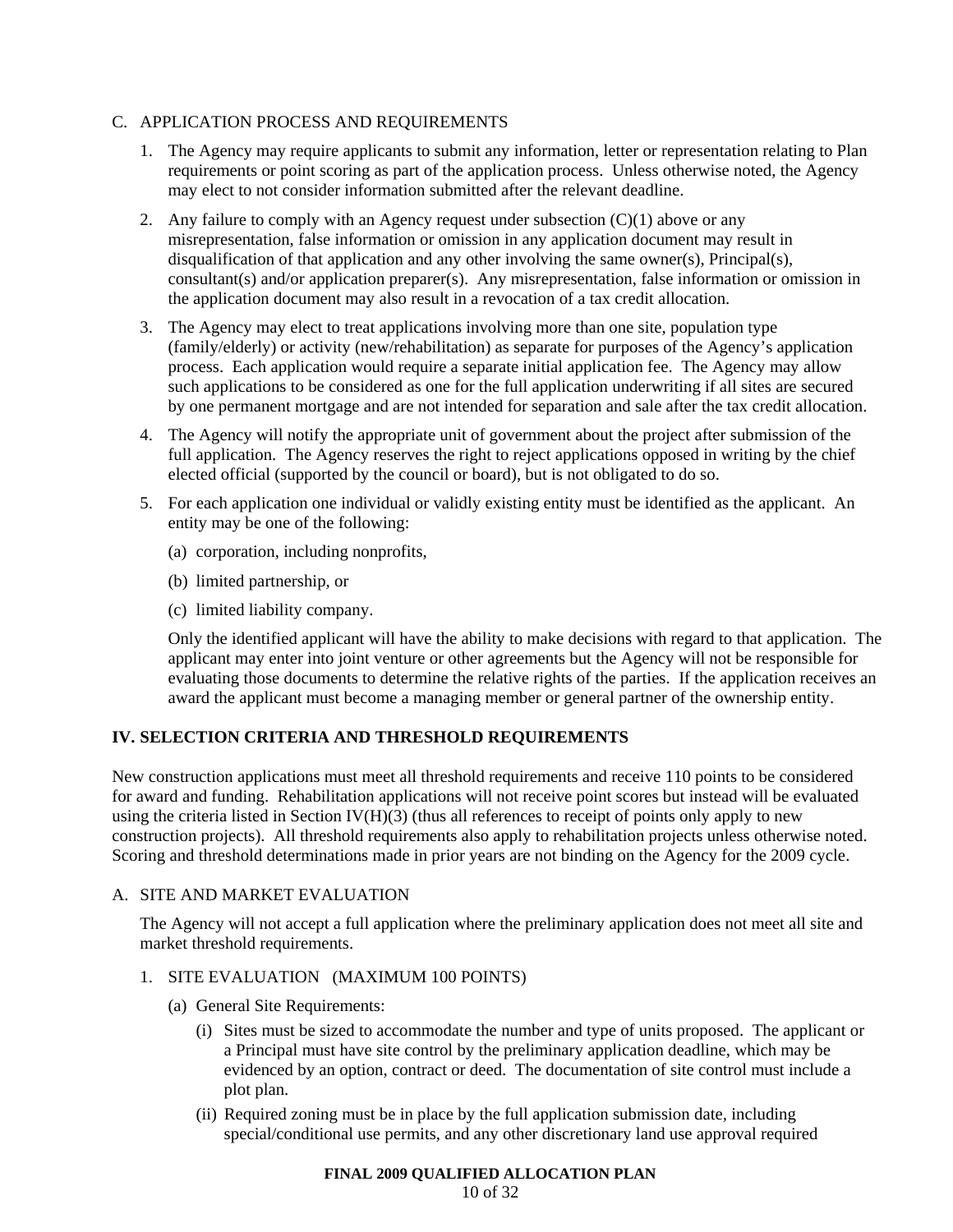(includes all legislative or quasi-judicial decisions). The Agency may grant an extension of this deadline if:

- requested by the applicant in advance of the full application due date, and
- all approval(s) are scheduled to be considered for final approval no later than forty five (45) days from the full application date.

In evaluating extension requests, the Agency will consider whether the applicant complied with the jurisdiction's deadlines and other requirements in a timely manner.

- (iii) Utilities (water, sewer and electricity) must be available with adequate capacity to serve the site. Sites should be accessed directly by existing paved, publicly maintained roads. If not, it will be the owner's responsibility to extend utilities and roads to the site. In such cases, the applicant must explain and budget for such plans at the preliminary application stage and document the right to perform such work.
- (b) Criteria for Site Score Evaluation:

Site scores will be based on the following factors. Each will also serve as a threshold requirement; the Agency may remove an application from consideration if the site is sufficiently inadequate in one of the categories. Evaluation of sites will involve a relative comparison with other applications in the same geographic set-aside. The Agency will consider revitalization plans and other proposed development based on certainty, extent and timing. The score for a particular category will reflect the project's tenant type (family/elderly/supportive housing).

# (i) NEIGHBORHOOD CHARACTERISTICS (MAXIMUM 30 POINTS)

- Trend and direction of real estate development and area economic health.
- Physical condition of buildings and improvements in the immediate vicinity.
- Concentration of affordable housing, including HUD, Rural Development, and tax credit projects as well as unsubsidized, below-market housing.

#### (ii) SURROUNDING LAND USES AND AMENITIES (MAXIMUM 60 POINTS)

- Land use pattern is residential in character (single and multifamily housing).
- Availability, quality and proximity of services, amenities and features, including but not limited to: grocery store; mall/strip center; basic health care; pharmacy; schools/athletic fields; day care/after school; supportive services, public park, library, hospital, community/senior center.
- Effect of industrial, large-scale institutional or other incompatible uses, including but not limited to: wastewater treatment facilities, high traffic corridors, junkyards, prisons, landfills, large swamps, distribution facilities, frequently used railroad tracks, power transmission lines and towers, factories or similar operations, sources of excessive noise, and sites with environmental concerns (such as odors or pollution).
- Extent that the location is isolated.

# (iii) SITE SUITABILITY AND BUILDING LOCATION (MAXIMUM 10 POINTS)

- Adequate traffic safety controls (i.e. stop lights, speed limits, turn lanes).
- Burden on public facilities (particularly roads).
- Access to mass transit (if applicable).
- Degree of negative features, design challenges or physical barriers that will impede project construction or adversely affect future tenants; for example: power transmission lines and towers, flood hazards, steep slopes, large boulders, ravines, year-round streams, wetlands, and other similar features (for adaptive reuse projects- suitability for residential use and difficulties posed by the building(s), such as limited parking, environmental problems or the need for excessive demolition).
- The proximity of the buildings to adjacent residential structures would be a problem because of their height and/or scale.
- The project would not be visible to potential tenants using normal travel patterns.

#### **FINAL 2009 QUALIFIED ALLOCATION PLAN**

#### 11 of 32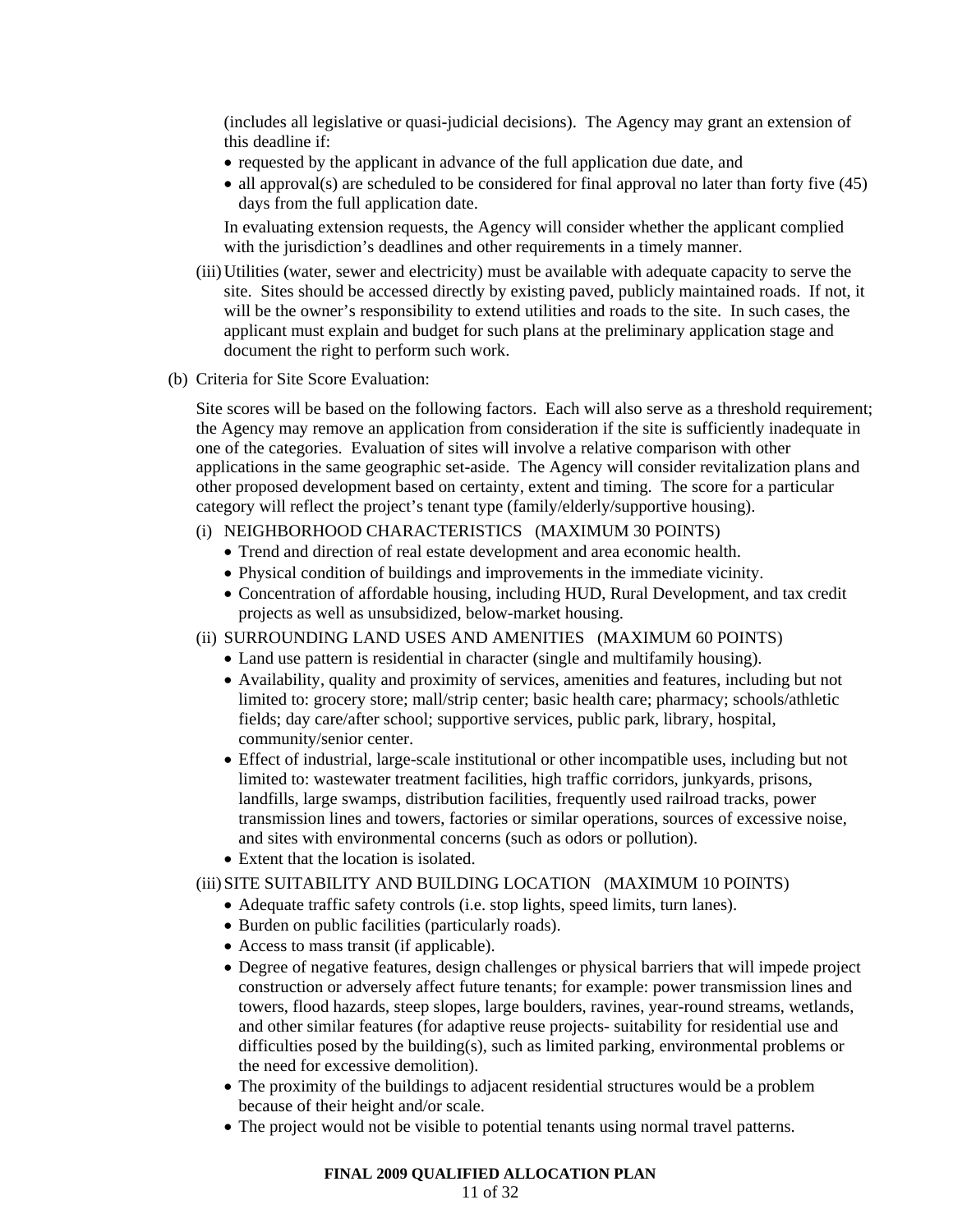# 2. MARKET ANALYSIS

The Agency will administer the market study process based on this Section and the terms of **Appendix A** (incorporated herein by reference).

- (a) The Agency will contract directly with market analysts to perform studies. Applicants may interact with market analysts and will have an opportunity to revise their project (unit mix, targeting). Any revisions must be submitted in writing to both the market analyst and to the Agency, following the schedule in Section III(A), and will be binding on the applicant for the full application.
- (b) The Agency will limit the number of projects awarded in the same application round to those that it determines can be supported in the market.
- (c) The following four criteria are threshold requirements for new construction applications:
	- (i) the project's capture rate,
	- (ii) the project's absorption rate,
	- (iii) the vacancy rate at comparable properties (what qualifies as a comparable will vary based on the circumstances), and
	- (iv) the project's effect on existing or awarded properties with 9% tax credits or Agency loans.
- (c) The Agency is not bound by the conclusions or recommendations of the market analyst(s), and will use its discretion in evaluating the criteria listed in this subsection (A)(2).
- (d) Projects may not give preferences to potential tenants based on:
	- (i) residing in the jurisdiction of a particular local government,
	- (ii) having a particular disability, or
	- (iii) being part of a specific occupational group (e.g. artists).

# B. RENT AFFORDABILITY

#### 1. FEDERAL RENTAL ASSISTANCE

- (a) Applicants proposing to convert tenant-based Housing Choice Vouchers (Section 8) to a projectbased subsidy (pursuant to 24 CFR Part 983) must submit a letter from the issuing authority in a form approved by the Agency. Conversion of vouchers will be treated as funding source under Section  $VI(B)(6)(d)$ ; a project will be ineligible for an allocation if it does not meet requirements set by the Agency as part of the application and award process. Such requirements may involve the public housing authority's (PHA's) Annual Plan, selection policy, and approval for advertising.
- (b) Applicants must include a written agreement between the owner and all PHAs and Section 8 providers with jurisdiction inside the project's primary market area. The agreement must commit the PHAs to include the project in any listing of housing opportunities where households with tenant-based subsidies are welcome, and the project's management agent to actively seek referrals from the PHAs to apply for units at the proposed project. If one or more of the PHAs refuses to cooperate for any reason, an explanation must be submitted as well as a statement of commitment by the applicant to seek referrals from the PHA(s). This requirement does not apply to projects with rental assistance provided through RD.

# 2. MORTGAGE SUBSIDIES AND LEVERAGING (MAXIMUM 20 POINTS)

(a) Eligibility:

Only loans or grants from the following sources will qualify for points under this subsection  $(B)(2)$ :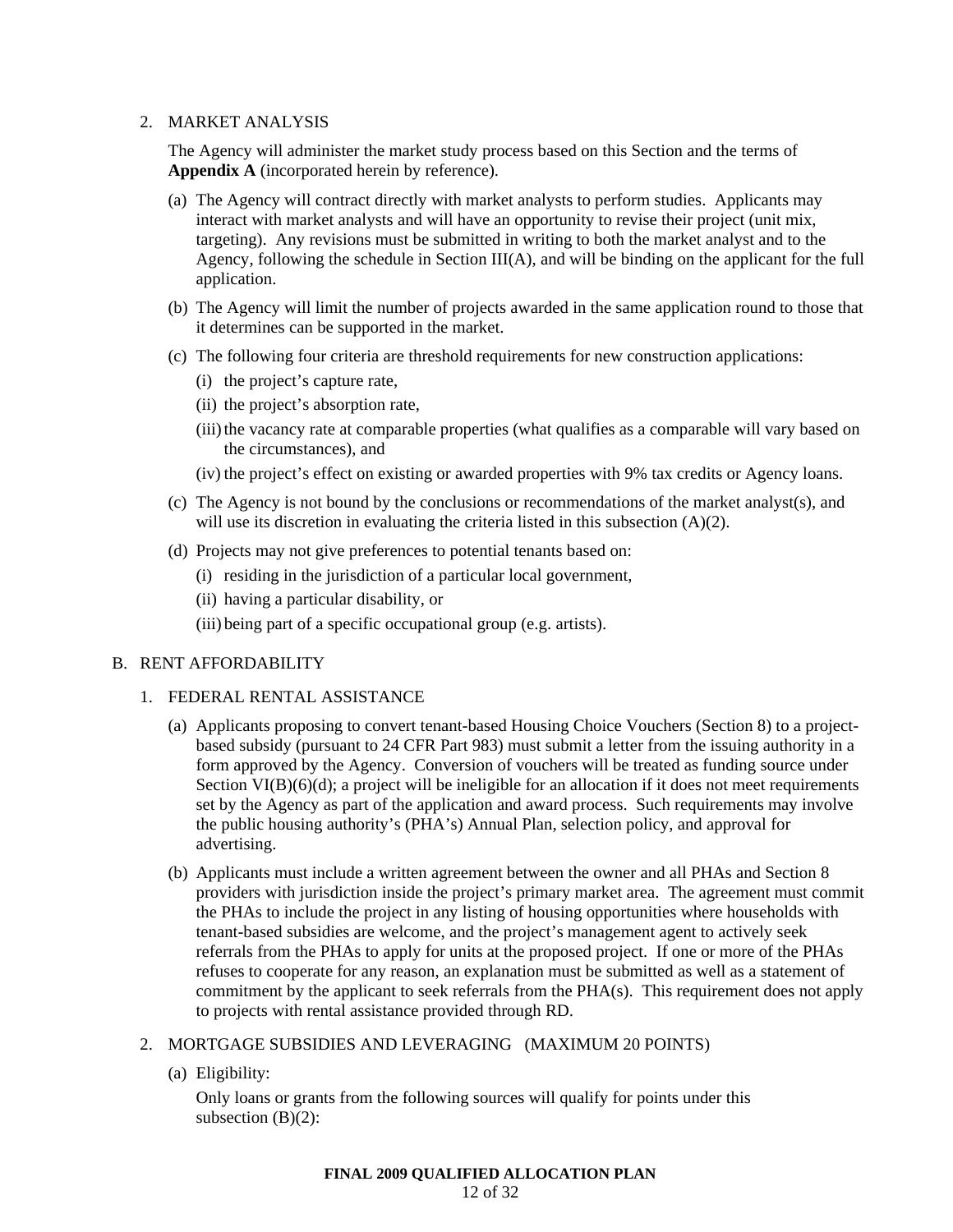- (i) the local PHA,
- (ii) Community Development Block Grant (CDBG) program funds,
- (iii) HUD Section 202 or 811,
- (iv) Federal Home Loan Bank Affordable Housing Program (AHP),
- (v) established local government housing development funds, and
- (vi) RD Section 515.

Other sources of funding may qualify PROVIDED THEY ARE APPROVED IN WRITING IN ADVANCE by the Agency. (Approval of a particular source in prior years does not meet this requirement.) Applications including market-rate units will be ineligible for points under subsection (B)(2) unless the total housing expense for all market-rate units are at least twenty percent (20%) higher than the maximum allowed for a unit at 60% area median income. Adjustments to the purchase price of the land by the seller, Agency loans, state credits and bond financing are not sources of mortgage subsidy.

(b) Required Terms:

In order to qualify for points under subsection (B)(2), loans must be listed as a source in the full application, comply with the requirements of Section VI(B)(6)(b), and have a term of at least twenty (20) years and an interest rate less than or equal to two percent (2%). See Section IV(C)(2) for a restriction on RPP loans for applications with local government financing.

(c) Metro Region:

Applications will earn points based on the total amount of qualifying funds committed per unit (excluding an employee/manager's unit), as described below:

| Funds/Unit | <b>Points</b> | Funds/Unit | Points |
|------------|---------------|------------|--------|
| \$6,000    | 6             | \$14,000   | 14     |
| \$8,000    | 8             | \$16,000   | 16     |
| \$10,000   | 10            | \$18,000   | 18     |
| \$12,000   | 12            | \$20,000   | 20     |

The calculation includes all units and amounts will not be rounded up. The funds-to-unit ratio approved by the lending source determines the score. The amount provided by a local government will be reduced by the amount included in the project budget for any impact, tap or related fees charged by that local government and the cost of land sold by that local government.

(d) East, Central and West Regions:

Applications will earn points based on the total amount of qualifying funds committed per unit (excluding an employee/manager's unit), as described below:

|         |    | Funds/Unit   Points   Funds/Unit   Points |    |
|---------|----|-------------------------------------------|----|
| \$2,000 |    | \$6,000                                   | 15 |
| \$4,000 | 10 | \$8,000                                   | 20 |

The calculation includes all units and amounts will not be rounded up. The funds-to-unit ratio approved by the lending source determines the score. The amount provided by a local government will be reduced by the amount included in the project budget for any impact, tap or related fees charged by that local government and the cost of land sold by that local government.

(e) Projects that will utilize federal and state historic rehabilitation tax credits and are funded entirely with equity and state low-income housing tax credits (no grants or debt sources other than deferred developer fees) will be awarded five (5) points. Any deferred fee must comply with Section VI(B)(5).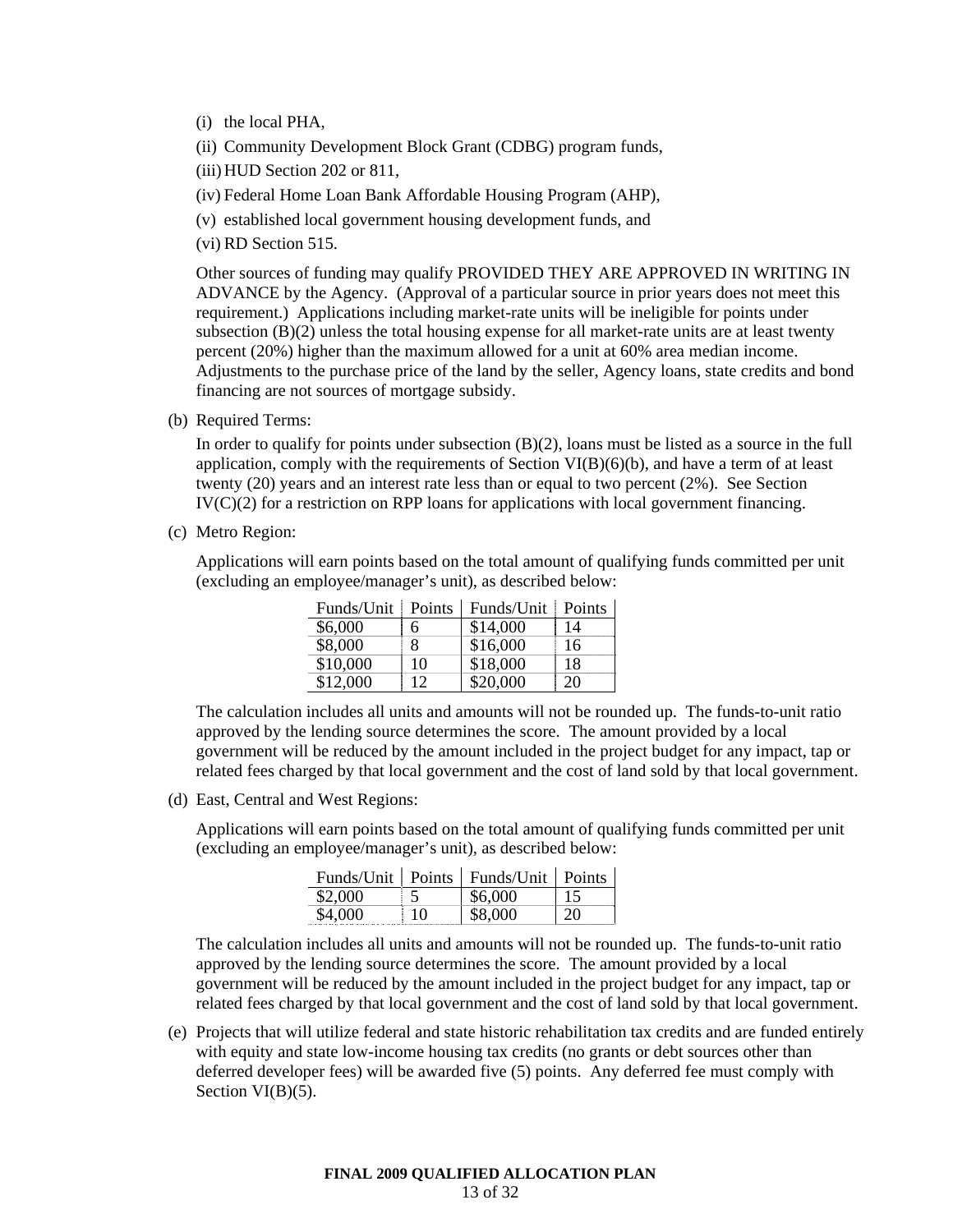# 3. TENANT RENT LEVELS (MAXIMUM 15 POINTS)

The application may earn points under one of the following scenarios:

- (a) If the project is in a High Income county:
	- Ten (10) points will be awarded if at least twenty-five percent (25%) of qualified low-income units will be affordable to and occupied by households with incomes at or below thirty percent (30%) of county median income.
	- Five (5) points will be awarded if at least fifty percent (50%) of qualified low-income units will be affordable to and occupied by households with incomes at or below forty percent (40%) of county median income.

(The two options for point scoring in this subsection are mutually exclusive.)

- (b) If the project is in a Moderate Income county:
	- Fifteen (15) points will be awarded if at least twenty-five percent (25%) of qualified lowincome units will be affordable to and occupied by households with incomes at or below forty percent (40%) of county median income.
	- Ten (10) points will be awarded if at least fifty percent (50%) of qualified low-income units will be affordable to and occupied by households with incomes at or below fifty percent (50%) of county median income.

(The two options for point scoring in this subsection are mutually exclusive.)

- (c) If the project is in a Low Income county, fifteen (15) points will be awarded for projects in which at least forty percent (40%) of qualified low-income units will be affordable to and occupied by households with incomes at or below fifty percent (50%) of county median income.
- (d) Ten (10) points will be awarded to applications for new construction tax exempt bond projects that meet one of the following requirements:
	- at least twenty percent (20%) of total units will be affordable to and occupied by households with incomes at or below fifty percent (50%) of county median income, or
	- at least ten percent (10%) of total units will be affordable to and occupied by households with incomes at or below forty percent (40%) of county median income.

(The two options for point scoring in this subsection are mutually exclusive.)

# C. PROJECT DEVELOPMENT COSTS AND RPP LIMITATIONS

#### 1. MAXIMUM PROJECT DEVELOPMENT COSTS (NEGATIVE 20 POINTS)

- The Agency will assess negative points to applications listing more than the following in line 5 of the Project Development Cost (PDC) description, as outlined in Chart A below. The point structure in Chart B will apply to the following:
	- (a) all units are detached single family houses or duplexes,
	- (b) serving persons with severe mobility impairments,
	- (c) development challenges resulting from being within or adjacent to a central business district,
	- (d) public housing redevelopment projects, or
	- (e) building(s) with both steel and concrete construction and at least four (4) stories of housing.

| <b>Chart A</b>    | <b>Chart B</b> |
|-------------------|----------------|
| \$60,000<br>$-10$ | $$71,000$ -10  |
| \$69,000<br>$-20$ | $$85,000$ -20  |

The Agency will review proposed costs for historic adaptive re-use projects and approve the amount during the application review process.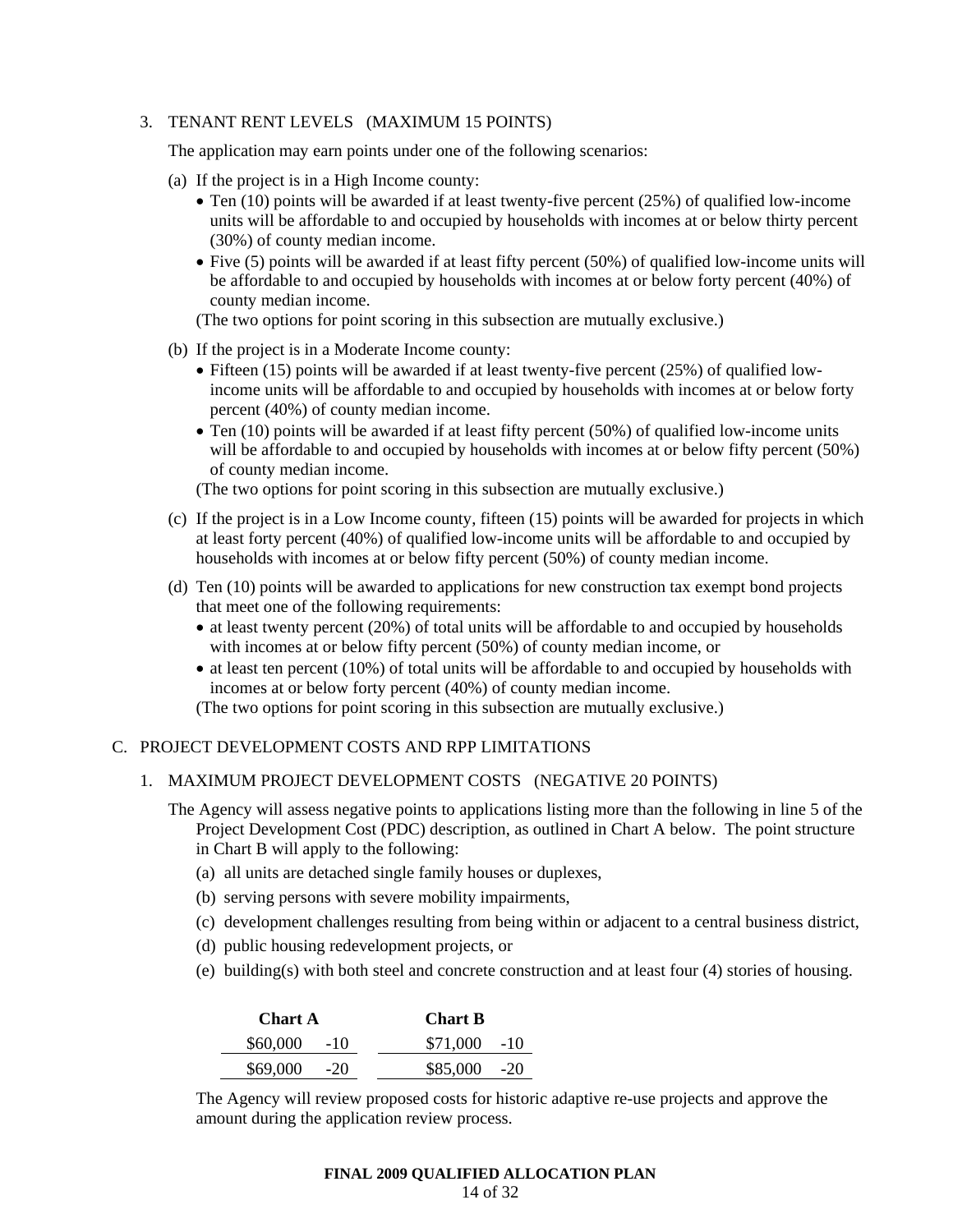See Sections VI(B)(7), (8), and (9) for other cost restrictions.

#### 2. RESTRICTIONS ON RPP AWARDS

- (a) Projects requesting RPP funds may not:
	- (i) request RPP loan funds in excess of the following amounts per unit- \$15,000 in High Income counties; \$20,000 in Moderate Income counties; \$25,000 in Low Income counties,
	- (ii) include market-rate units,
	- (iii) involve Principals who have entered into a workout or deferment plan within the previous year for an RPP loan awarded after January 1, 1999,
	- (iv) request less than \$150,000 or more than \$1,200,000 per project, or
	- (v) have a commitment of funds from a local government under terms that will result in more repayment than the RPP financing (see description in subsection (C)(2)(b) below).

The maximum award of RPP funds to any one Principal will be a total of \$2,000,000. Requesting an RPP loan may result in an application being ineligible under Section  $VI(B)(6)(d)$  if the Agency has inadequate funds.

(b) Projects may only request an RPP loan if the principal and interest payments for RPP and any local government financing will be equal to the anticipated net operating income divided by 1.15, less conventional debt service:

Repayment of RPP and local government loans  $= (NOI / 1.15)$  – conventional debt service.

The amount of repayment will be split between the RPP loan and local government lenders based on their relative percentage of loan amounts. For example:

| $RPP Loan =$                                                                | \$400,000 |  |                                 |  |
|-----------------------------------------------------------------------------|-----------|--|---------------------------------|--|
| local government loan = $$200,000$                                          |           |  |                                 |  |
|                                                                             |           |  | Year 1 Year 2 Year 3 Year 4     |  |
| Anticipated amount available for repayment \$10,000 \$8,000 \$6,000 \$4,000 |           |  |                                 |  |
| RPP principal and interest payments                                         |           |  | \$6,667 \$5,333 \$4,000 \$2,667 |  |
| local government P&I payments                                               |           |  | \$3,333 \$2,667 \$2,000 \$1,333 |  |

#### D. CAPABILITY OF THE PROJECT TEAM

#### 1. DEVELOPMENT EXPERIENCE

- (a) At least one Principal must have successfully developed, operated and maintained in compliance either one (1) North Carolina low-income housing tax credit project or six (6) separate lowincome housing tax credit projects totaling in excess of 200 units. The project(s) must have been placed in service between December 1, 2003 and January 1, 2008. (The Agency may waive this requirement for applicants with adequate experience in the North Carolina tax credit program.) Such Principal must:
	- (i) be identified in the preliminary application,
	- (ii) become a general partner or managing member of the ownership entity, and
	- (iii) remain responsible for overseeing the project and operation of the project for a period of two (2) years after placed in service.

The Agency will determine what qualifies as successful and who can be considered as involved in a particular project.

# **FINAL 2009 QUALIFIED ALLOCATION PLAN**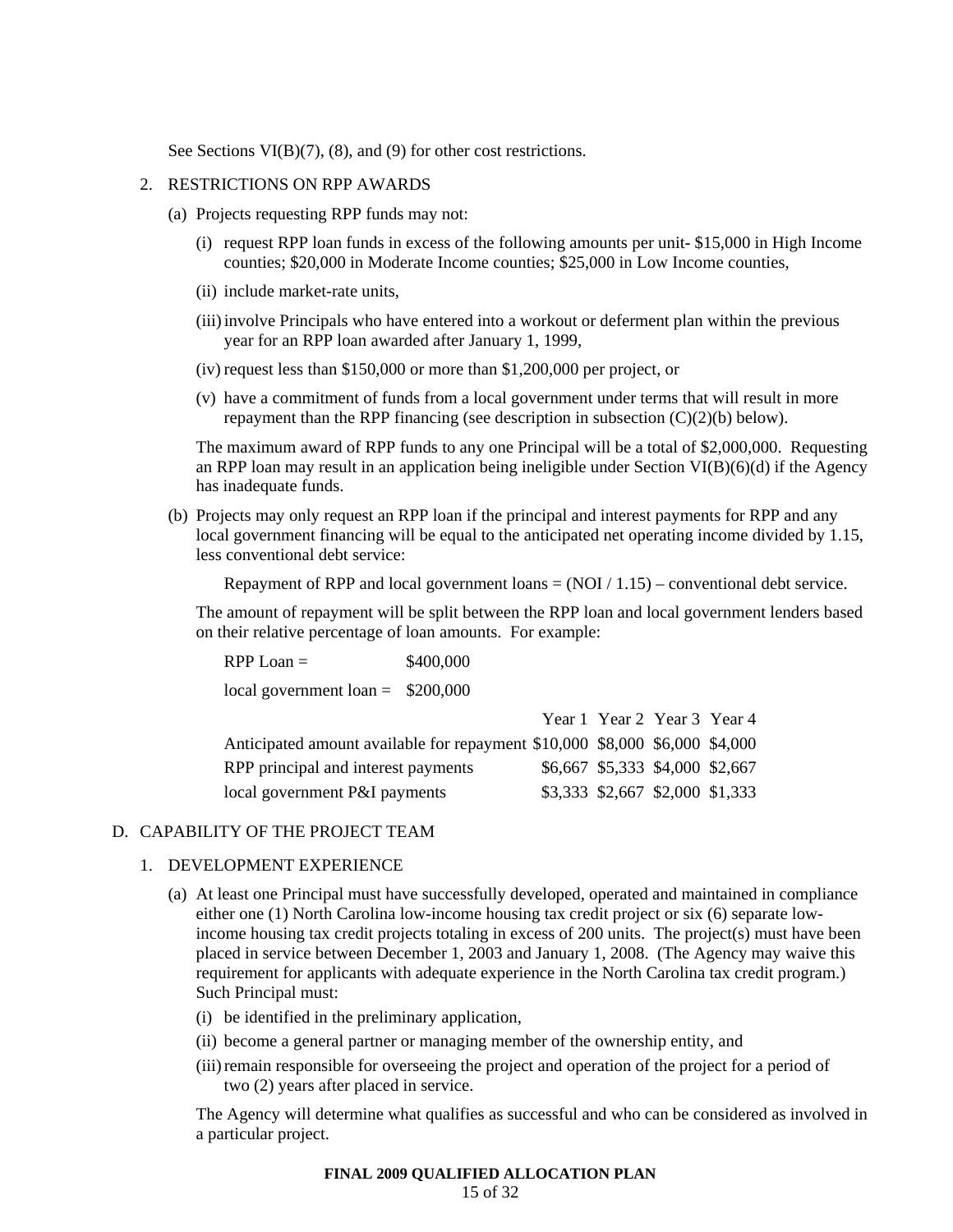- (b) All owners and Principals must disclose all previous participation in the low-income housing tax credit program. Additionally, owners and Principals that have participated in an out of state tax credit allocation may be required to complete an Authorization for Release of Information form.
- (c) The Agency reserves the right to determine that a particular development team does not meet the threshold requirement of subsection  $(D)(1)(a)$  due to differences between its prior work and the proposed project. Particularly important in this evaluation is the type of subsidy program used in the previous experience (such as tax-exempt bonds, RD).

#### 2. MANAGEMENT EXPERIENCE

The management agent must have at least:

- (a) one similar tax credit project in their current portfolio, and
- (b) one staff person serving in a supervisory capacity with regard to the project who has been certified as a tax credit compliance specialist.

Such certification must be from an organization accepted by the Agency (refer to the list in **Appendix C**). None of the persons or entities serving as management agent may have in their portfolio a project with material or uncorrected non-compliance beyond the cure period. The management agent listed on the application must be retained by the ownership entity for at least two (2) years after project completion, unless the agent is guilty of specific nonperformance of duties.

# 3. PROJECT TEAM DISQUALIFICATIONS

The Agency may disqualify any owner, Principal or management agent, who:

- (a) has been debarred or received a limited denial of participation in the past ten years by any federal or state agency from participating in any development program;
- (b) within the past ten years has been in a bankruptcy, an adverse fair housing settlement, an adverse civil rights settlement, or an adverse federal or state government proceeding and settlement;
- (c) has been in a mortgage default or arrearage of three months or more within the last five years on any publicly subsidized project;
- (d) has been involved within the past ten years in a project which previously received an allocation of tax credits but failed to meet standards or requirements of the tax credit allocation or failed to fulfill one of the representations contained in an application for tax credits;
- (e) has been found to be directly or indirectly responsible for any other project within the past five years in which there is or was uncorrected noncompliance more than three months from the date of notification by the Agency or any other state allocating agency;
- (f) interferes with a tax credit application for which it is not an owner or Principal at a public hearing or other official meeting;
- (g) has outstanding flags in HUD's national 2530 National Participation system;
- (h) has been involved in any project awarded tax credits in 2005 or earlier for which either the permanent financing or equity investment has not closed;
- (i) has been involved in any project awarded tax credits in 2005 or earlier for which the final cost certification requirements have not been met by December 19, 2008;
- (j) has been involved in any project awarded tax credits after 2000 where there has been a change in general partners or managing members during the last five years that the Agency did not approve in writing beforehand;
- (k) would be removed from the ownership of a property that is the subject of an application for under the rehabilitation set-aside in the current cycle; or

# **FINAL 2009 QUALIFIED ALLOCATION PLAN**

16 of 32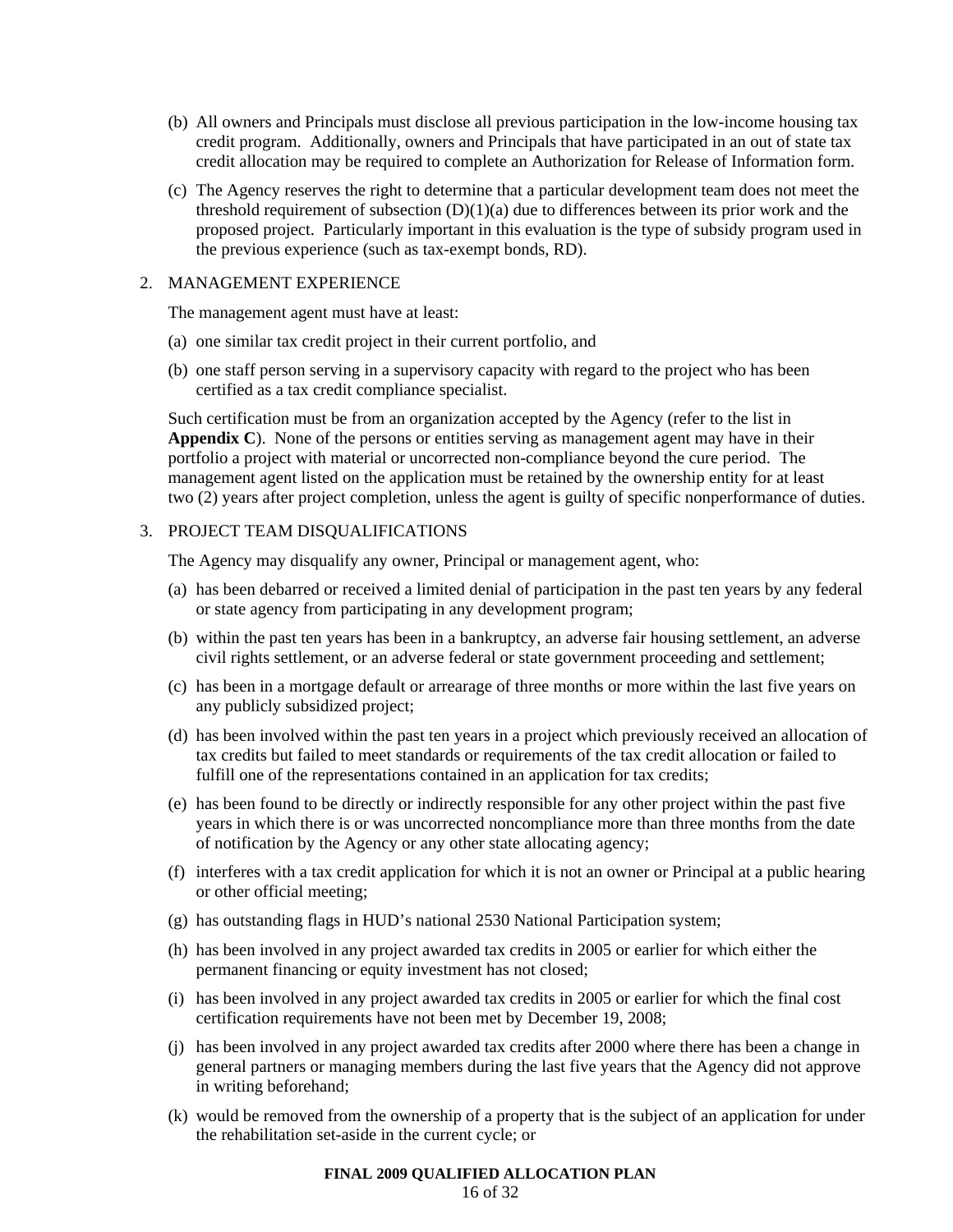(l) is not in good standing with the Agency.

A disqualification under this subsection (D)(3) will result in the individual or entity involved not being allowed to participate in the 2009 cycle and removing from consideration any application where they are identified.

# E. UNIT MIX AND PROJECT SIZE

- 1. Ten (-10) points will be subtracted from any full application that includes market-rate units. This penalty will not apply where, as of the full application, the rents for all market rate units are at least five percent (5%) higher than the maximum allowed for a unit at 60% AMI and the market study indicates that such rents are feasible.
- 2. New construction 9% tax credit projects may not exceed one hundred and twenty (120) units.
- 3. New construction bond financed projects may not exceed two hundred (200) units.
- 4. All projects must have at least sixteen (16) qualified low-income units.

The Agency reserves the right to waive the penalties and limitations in this Section IV(E) for proposals that reduce low-income and minority concentration, including public housing projects, and subsection (E)(2) for proposals that are within a transit station area as defined by the Charlotte Region Transit Station Area Joint Development Principles and Policy Guidelines.

# F. SPECIAL CRITERIA AND TIEBREAKERS

# 1. ENERGY STAR

New construction residential buildings must comply with all Energy Star standards as defined in **Appendix B** (incorporated herein by reference). Adaptive re-use and rehabilitation projects must comply to the extent doing so is economically feasible and as allowed by historic preservation rules.

# 2. COMMUNITY REVITALIZATION PLANS (MAXIMUM 10 POINTS)

Ten (10) points will be awarded to applications if all of the following apply:

- (a) the project is within the geographic area identified by a community revitalization plan (CRP);
- (b) the project is in a Qualified Census Tract or the CRP is primarily focused on an existing residential neighborhood;
- (c) completion of the project would contribute to one or more of the goal(s) stated in the CRP; and
- (d) the CRP either (i) was officially adopted or amended by a local government between January 1, 2003 and the preliminary application deadline or (ii) is actively underway.

Only documents or information included in the officially adopted CRP will be considered in evaluating the criteria in this subsection. The CRP must be included with the preliminary application to be eligible for points in this subsection.

# 3. UNITS FOR THE MOBILITY IMPAIRED

Five percent (5%) of all units in new construction projects must:

- (a) be fully accessible according to the standards set forth in Volume 1-C (1999) of the North Carolina State Building Code, (Chapter 30, Multi-Family Dwellings),
- (b) have at least one bathroom with a toilet located in a five foot by five foot clear floor space (may overlap with the five foot turning diameter described in Chapter 30), with no overlapping elements or fixtures; the toilet must be positioned in a corner with the centerline of the toilet bowl 18 inches from the sidewall, and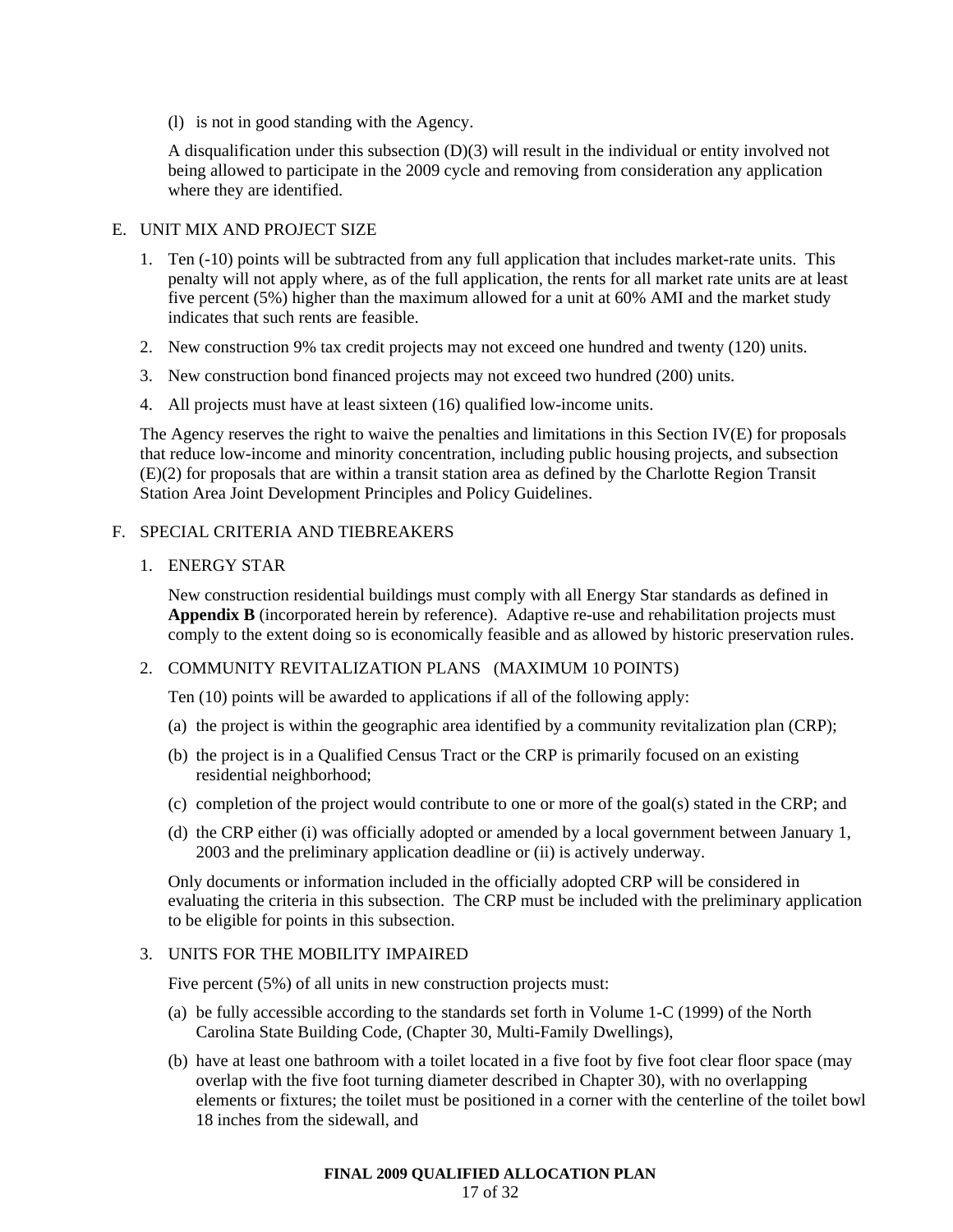(c) have at least one bathroom with a 36 inch by 60 inch (minimum size) curbless, roll-in shower. Such showers must also meet the requirements for accessible controls as required by Volume 1-C.

At least one unit in each class of fully accessible units must meet the above requirements. Unit classes are measured by the number of bedrooms, pursuant to Volume 1-C (1999) of the North Carolina State Building Code (Chapter 30, Section 30.3.2). THESE UNITS ARE IN ADDITION TO MOBILITY IMPAIRED UNITS REQUIRED BY FEDERAL AND STATE LAW (INCLUDING BUILDING CODES). Units for the mobility impaired should be available to all tenants who would benefit from their design and are not necessarily reserved under the Targeting Plan requirements of subsection  $(F)(4)$ .

#### 4. TARGETING PLANS

All projects will be required to target ten percent (10%) of the total units to persons with disabilities or homeless populations. Projects with federal project-based rental assistance must target at least five (5) units regardless of size. Projects that are targeting units under this subsection are not required to provide onsite supportive services or a service coordinator.

Owners must demonstrate a partnership with a local lead agency and submit a Targeting Plan for review and certification by the N.C. Department of Health and Human Services (DHHS). At a minimum, Targeting Plans must include:

- (a) A description of how the project will meet the needs of the targeted tenants including access to supportive services, transportation, proximity to community amenities, etc.
- (b) A description of the experience of the local lead agency and their capacity to provide access to supportive services, and to maintain relationships with the management agent and community service providers for the duration of the compliance period.
- (c) A Memorandum of Understanding (MOU) between the developer(s), management agent and the lead local agency. The MOU will include-
	- (i) A commitment from the local lead agency to provide, coordinate and/or act as a referral agent to assure that supportive services will be available to the targeted tenants.
	- (ii) The referral and screening process that will be used to refer tenants to the project, the screening criteria that will be used, and the willingness of all parties to negotiate reasonable accommodations to facilitate the admittance of persons with disabilities into the project.
	- (iii) A communications plan between the project management and the local lead agency that will accommodate staff turnover and assure continuing linkages between the project and the local lead agency for the duration of the compliance period.
- (d) Certification that participation in supportive services will not be a condition of tenancy.
- (e) Agreement that for a period of ninety (90) days after certificate of occupancy, the required number of units for persons with disabilities will be held vacant other than for such population(s).
- (f) Agreement to maintain a separate waiting list for persons with disabilities and prioritizing these individuals for any units that may become vacant after the initial rent-up period, up to the required number of units.
- (g) Agreement to affirmatively market to persons with disabilities.
- (h) Agreement to include a section on reasonable accommodation in property management's application for tenancy.
- (i) Agreement to accept Section 8 vouchers or certificates (or other rental assistance) as allowable income as part of property management income requirement guidelines for eligible tenants and not require total income for persons with rental assistance beyond that which is reasonably available to persons with disabilities currently receiving SSI and SSDI benefits.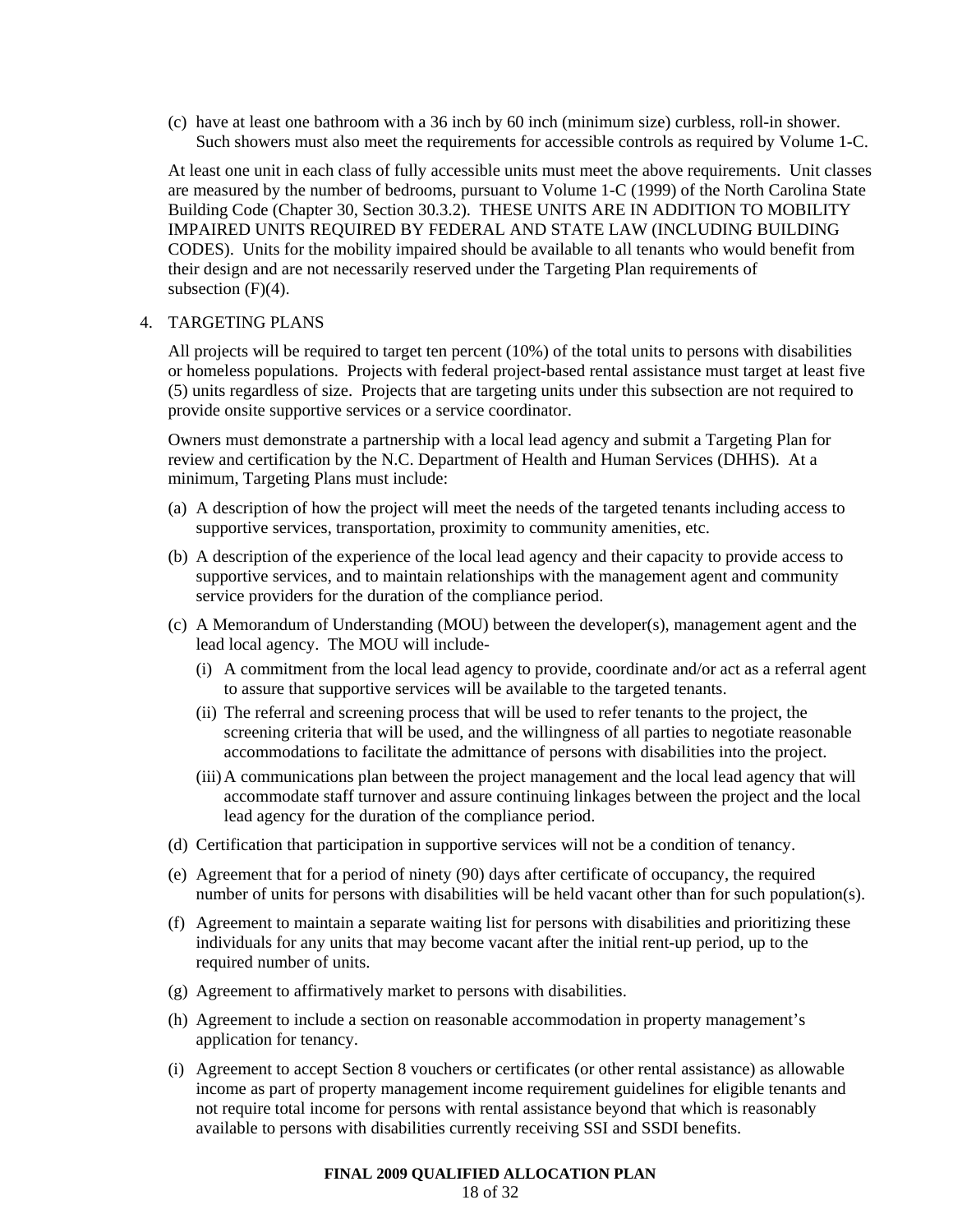(j) A description of how the project will make the targeted units affordable to persons with extremely low incomes. NOTE: Key Program assistance is only available to persons receiving income based upon a disability. Projects targeting units to non–disabled homeless populations or persons in recovery with only a substance abuse diagnosis must have an alternative mechanism to assure affordability.

The requirements of this subsection (F)(4) may be fully or partially waived to the extent the Agency determines that they are not feasible. A Targeting Plan template and other documents related to this subsection are included in **Appendix D** (incorporated herein by reference). Owners will agree to complete the requirements of this subsection (F)(4) and **Appendix D** by the earlier of July 23, 2010 or four months prior to the project's placed in service date. (The Agency may set additional interim requirements.) This subsection  $(F)(4)$  does not apply to tax-exempt bond applications.

# 5. LOCAL GOVERNMENT LAND DONATION (MAXIMUM 5 POINTS)

Applications that meet the following criteria will be awarded five (5) points:

- (a) the real estate that will contain the proposed project buildings is owned by a unit of local government as of the preliminary application deadline;
- (b) the local government did not purchase any portion of the real estate from the applicant or any owner, Principal or affiliate thereof; and
- (c) the application shows no more than a total of \$1,000 in the line-items for purchase of land and buildings (in the case of a ground lease, no more than \$50 per year).

#### 6. TIEBREAKER CRITERIA

The following will be used to award tax credits in the event that the final scores of more than one project are identical.

First Tiebreaker: The project requesting the least amount of federal tax credits per unit based on the Agency's equity needs analysis.

Second Tiebreaker: Tenants with Children: Projects that can serve tenant populations with children. Projects will qualify for this designation if at least twenty-five (25%) of the units are three or four bedrooms. This tiebreaker will only apply where the market study shows a clear demand for this population (as determined by the Agency).

Third Tiebreaker: Tenant Ownership: Projects that are intended for eventual tenant ownership. Such projects must utilize a detached single family site plan and building design and have a business plan describing how the project will convert to tenant ownership at the end of the 30-year compliance period.

In the event that a tie remains after considering the above tiebreakers, the project requesting the least amount of federal tax credits will be awarded.

#### G. DESIGN STANDARDS

All proposed measures must be shown on the plans or in specifications in the application in order to receive points.

#### 1. THRESHOLD REQUIREMENTS

The minimum threshold requirements for design are found in **Appendix B** (incorporated herein by reference) and must be used for all projects receiving tax credits or RPP funding. These minimum requirements include, but are not limited to, standards in the following categories:

- on-site playground areas;
- on-site postal and laundry facilities;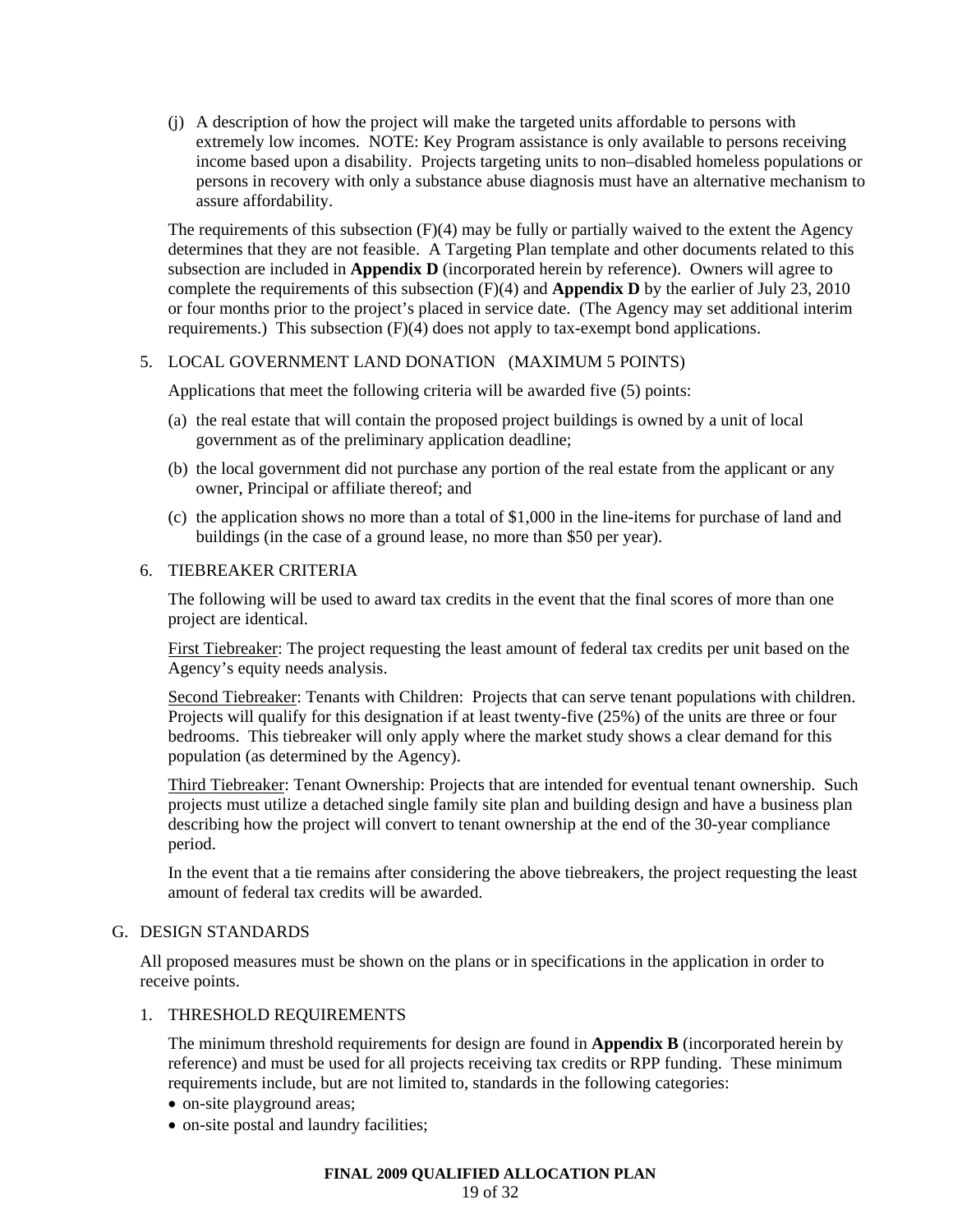- community/office space;
- on-site parking and refuse collection areas;
- exterior and interior building design;
- plumbing and electrical provisions;
- heating, ventilating and air conditioning provisions;
- sitework:
- bedrooms, bathrooms and kitchens;
- provisions for all elderly housing;
- building envelope and insulation;
- provisions for sight and hearing impaired residents;
- additional requirements for rehabilitation of existing apartments;
- additional requirements for adaptive reuse; and
- Fair Housing, Americans with Disabilities Act and the North Carolina State Accessibility Code requirements.

# 2. CRITERIA FOR SCORE EVALUATION (MAXIMUM OF 50 POINTS)

The Agency will determine points based on the following criteria as applied to the site drawings submitted with the full application.

(a) Site Layout

The Agency will award up to ten (10) points based on its evaluation of the site layout. The following characteristics will be considered.

- (i) The location of residential buildings in relation to parking, site amenities, community building, postal facilities and trash collection areas.
- (ii) The degree to which site layout ensures a low, controlled traffic speed through the project.
- (b) Quality of Design and Construction

(The points in this subsection are mutually exclusive with Section IV( $G(2)(c)$  below.)

The Agency will award up to forty (40) points for new construction projects based on its evaluation of the quality of the building design, and the materials and finishes specified. The following characteristics will be considered:

- (i) The extent to which the design uses multiple roof lines, gables, dormers and similar elements to break up large roof sections.
- (ii) The extent to which the design uses multiple types, styles, and colors of siding and brick veneer to add visual appeal to the building elevations.
- (iii) The level of detail that is achieved through the use of porches, railings, and other exterior features.
- (iv) Use of brick veneer or masonry products on building exteriors.
- (c) Adaptive Re-Use

(The points in this subsection are mutually exclusive with Section  $IV(G)(2)(b)$  above.)

The Agency will award up to forty (40) points based on the following characteristics:

- (i) The extent to which the building(s) fit with surrounding streetscape after adaptation or have problems with orientation, sightlines, bulk and scale.
- (ii) Aesthetics after adaptation.
- (iii) Presence of special design elements or architectural features that may not be physically or financially available if new construction was introduced on the same site.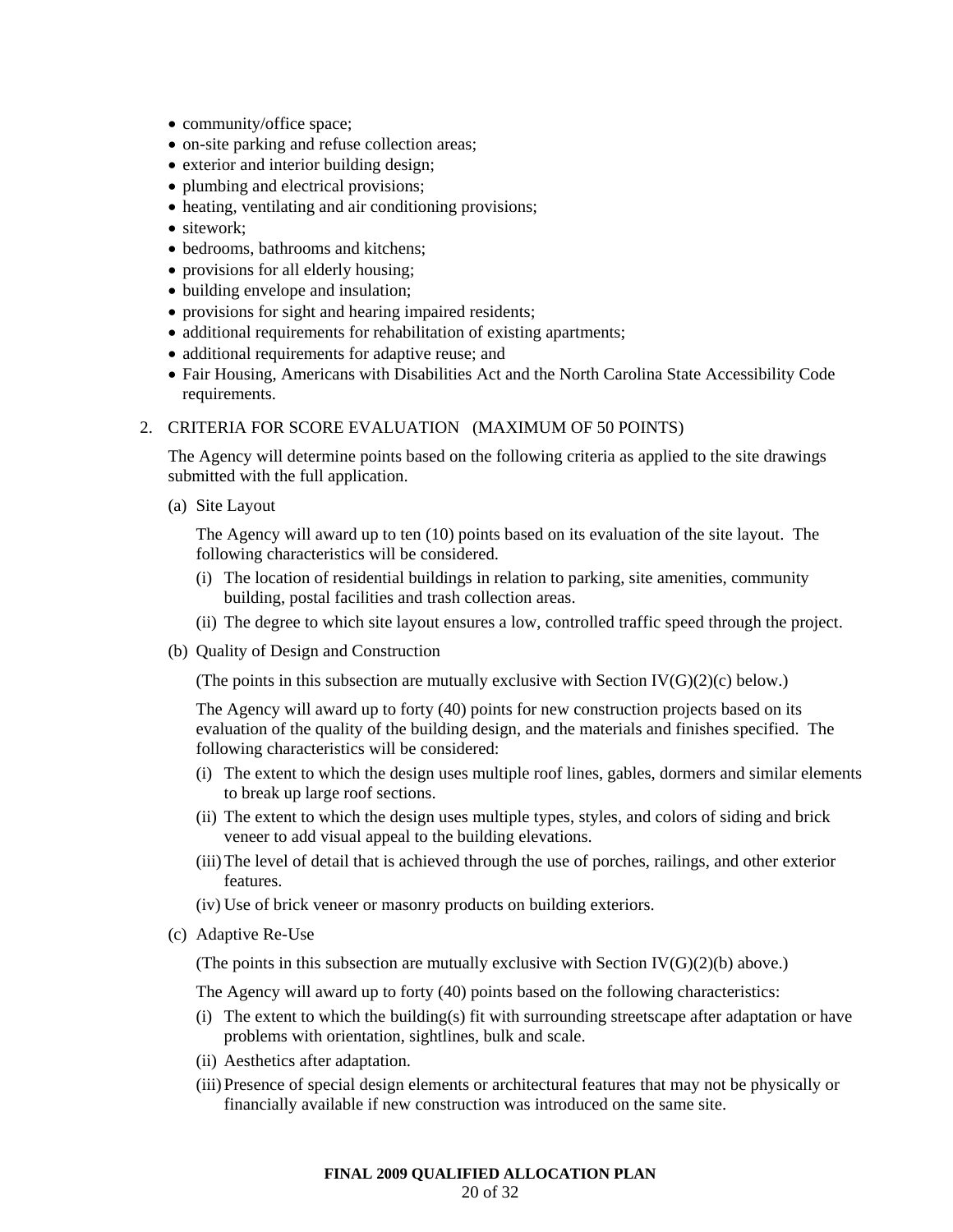#### H. CRITERIA FOR SELECTION OF REHABILITATION PROJECTS

#### 1. GENERAL THRESHOLD REQUIREMENTS

In order to be eligible for funding under Section II(B), a project must:

- (a) have either (i) committed mortgage subsidies from a local government in excess of \$5,000 per unit or (ii) federal rental assistance for at least thirty percent (30%) of the total units, which may consist of a project-based contract, households with Section 8 vouchers as of the preliminary application deadline, or a combination of the two,
- (b) have been placed in service on or before December 31, 1994,
- (c) require rehabilitation expenses in excess of \$15,000 per unit (as supported by a physical needs assessment conducted or approved by the Agency),
- (d) not have an acquisition cost in excess of sixty percent (60%) of the total replacement costs,
- (e) not be feasible using tax exempt bonds (as determined by the Agency),
- (f) not have received an Agency loan in the last five (5) years,
- (g) not be deteriorated to the point of requiring demolition,
- (h) not have begun or completed a full debt restructuring under the Mark to Market process (or any similar HUD program), and
- (i) have total replacement costs of less than \$110,000 per unit, including all Agency-required rehabilitation work.

Rehabilitation expenses include hard construction costs directly attributable to the project, excluding costs for a new community building, as calculated using lines 2 through 7 (less line 6) in the PDC description.

# 2. THRESHOLD DESIGN REQUIREMENTS

In addition to the relevant sections of **Appendix B**, the Agency will require owners to complete the following as appropriate for their project.

- (a) Improve site amenities and common areas by upgrading or adding a freestanding community building, making repairs and additions to landscaping, adding new site amenities such as playgrounds, and repairing parking areas.
- (b) Improve building exteriors by replacing deteriorated siding, replacing aged roofing, adding gutters and downspouts, and adding new architectural features to improve appearance.
- (c) Upgrade unit interiors by replacing flooring, installing new cabinets and countertops, replacing damaged interior doors, replacing light fixtures, and repainting units.
- (d) Replace and upgrade mechanical systems and appliances including HVAC systems, water heaters and plumbing fixtures, electrical panels, refrigerators, and ranges.
- (e) Improve energy efficiency by replacing inefficient doors and windows, adding additional insulation in attics, and upgrading the efficiency of mechanical systems and appliances.
- (f) Improve site and unit accessibility for persons with disabilities by making necessary alterations at common areas, alterations at single story ground floor units, adding or improving handicapped parking areas, and repairing or replacing sidewalks along accessible routes.

# 3. EVALUATION CRITERIA

The Agency will evaluate applications under Section II(B) based on the following criteria, which are listed in order of importance. Each one will serve both to determine awards and as a threshold

#### **FINAL 2009 QUALIFIED ALLOCATION PLAN**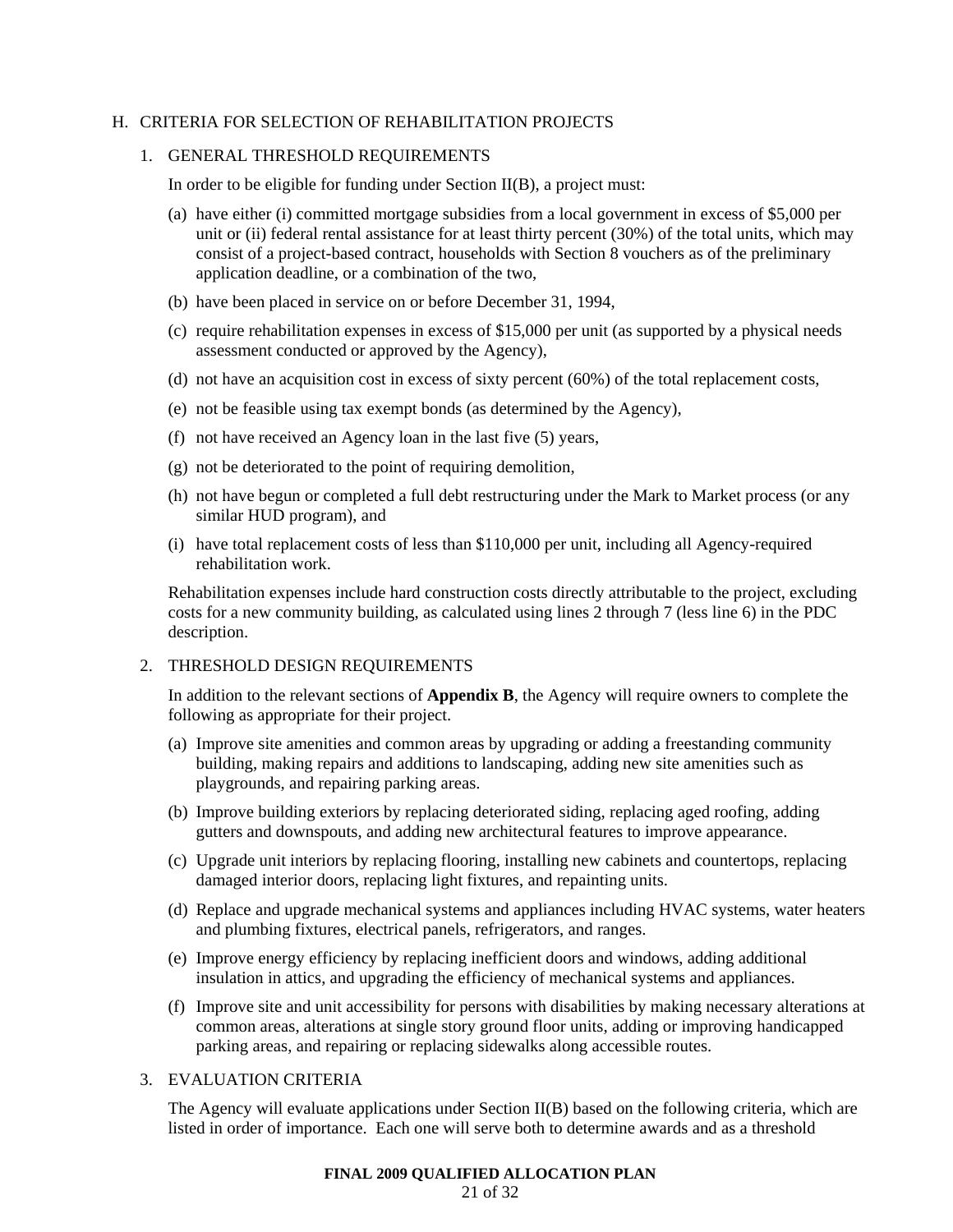requirement; the Agency may remove an application from consideration if the proposal is sufficiently inadequate in any of the categories. For purposes of making awards, the Agency will not consider subsections (d) through (g) below if the outcome is determined by the criteria in subsections (a) through (c).

- (a) The Agency will give the highest priority to applications proposing to rehabilitate the state's most distressed existing housing, particularly buildings with accessibility or life, health and safety problems.
- (b) Applications will have a reduced likelihood of being awarded tax credits to the extent that the purpose is to subsidize an ownership transfer.
- (c) Shortcomings in the above criteria will be mitigated to the extent that a tax credit allocation is necessary to prevent (i) conversion of units to market rate rents or (ii) loss of government resources (including past, present and future investments).
- (d) The Agency will give priority to applications that have mortgage subsidy resources committed as part of the application.
- (e) Applications will have priority to the extent that the rehabilitation improvements are a part of a community revitalization plan or will benefit the surrounding community. However, projects in severely distressed areas will have a reduced likelihood of being awarded tax credits.
- (f) Applications will have a reduced likelihood of being awarded tax credits based on the number of tenants that would be permanently relocated (including market-rate).
- (g) While the rehabilitation set-aside is not subject to any regional set-aside, the Agency will consider the geographic distribution of this resource and will attempt to avoid a concentration of awards in any one area of the state.

# **V. ALLOCATION OF BOND CAP**

#### A. ORDER OF PRIORITY

The Committee will allocate the multifamily portion of the state's tax-exempt bond authority in the following order of priority:

- 1. Projects that serve as a component of an overall HOPE VI revitalization effort.
- 2. Rehabilitation of existing rent restricted housing.
- 3. Rehabilitation of projects consisting of entirely market-rate units.
- 4. Adaptive reuse projects.
- 5. Other new construction projects.

Applications will only be allocated bond authority if there is enough remaining after awarding all eligible applications in higher priority levels. Within each category, applications seeking the least amount of authority per low-income unit will have priority.

#### B. ELIGIBILITY FOR AWARD

Except as otherwise indicated, owners of projects with tax exempt bonds and 4% credits must meet all requirements of the Plan. Even with an allocation of bond authority, projects must meet the threshold requirements to be eligible for tax credits.

- 1. New construction applications must earn 100 points.
- 2. All projects must meet one of the following requirements: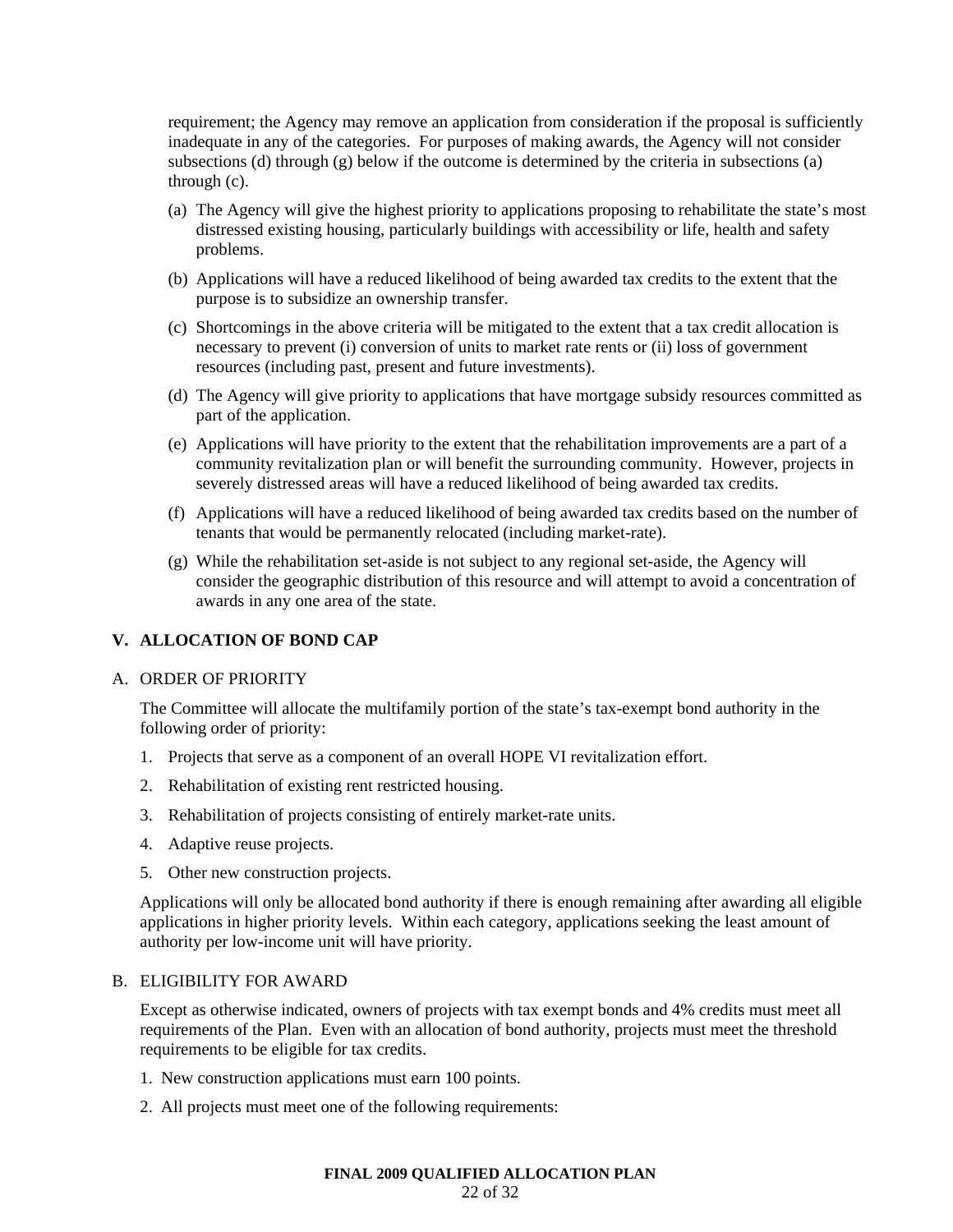- (a) at least ten percent (10%) of total units will be affordable to and occupied by households with incomes at or below fifty percent (50%) of county median income, or
- (b) at least five percent (5%) of total units will be affordable to and occupied by households with incomes at or below forty percent (40%) of county median income.
- 3. Rehabilitation applications must:
	- (a) have been placed in service on or before December 31, 1994,
	- (b) require rehabilitation expenses in excess of \$10,000 per unit,
	- (c) not have an acquisition cost in excess of sixty percent (60%) of the total replacement costs,
	- (d) not have begun or completed after December 31, 2001 a full debt restructuring under the Mark to Market process (or any similar HUD program) and
	- (e) not be deteriorated to the point of requiring demolition.

# **VI. GENERAL REQUIREMENTS**

# A. GENERAL THRESHOLD REQUIREMENTS FOR PROJECT PROPOSALS

1. PROJECTS WITH HISTORIC TAX CREDITS

Buildings either must be on the National Register of Historic Places or approved for the State Housing Preservation Office's study list at the time of the full application. Evidence of meeting this requirement should be provided.

# 2. NONPROFIT SET-ASIDE

For purposes of being considered as a nonprofit sponsored application under Section II(D), at least one nonprofit entity (or, where applicable, its qualified corporation) involved in a project must:

- (a) be qualified under Section  $501(c)(3)$  or (4) of the Code,
- (b) materially participate, as defined under federal law, in the acquisition, development, ownership, and ongoing operation of the property for the entire compliance period,
- (c) have as one of its exempt purposes the fostering of low-income housing,
- (d) be a managing member or general partner of the ownership entity.

The Agency reserves the right to make a determination that the nonprofit owner is not affiliated with or controlled by a for-profit entity or entities other than a qualified corporation. There can be no identity of interest between any nonprofit owner and for-profit entity, other than a qualified corporation.

# 3. ENVIRONMENTAL HAZARDS

All projects involving use of existing structures must submit a hazardous material report which provides the results of testing for asbestos containing materials, lead based paint, Polychlorinated Biphenyls (PCBs), underground storage tanks, petroleum bulk storage tanks, Chlorofluorocarbons (CFCs), and other hazardous materials. The testing must be performed by professionals licensed to do hazardous materials testing. A report written by an architect or building contractor or developer will not suffice. A plan and projected costs for removal of hazardous materials must also be included.

4. APPRAISALS

The Agency will not allow the project budget to include more for land costs than the lesser of its appraised market value or the purchase price. Any project involving an existing structure or budgeting more than \$15,000 per acre toward land costs must submit with the full application a real estate "as is" appraisal that is a) dated no more than six (6) months from the full application deadline,

#### **FINAL 2009 QUALIFIED ALLOCATION PLAN**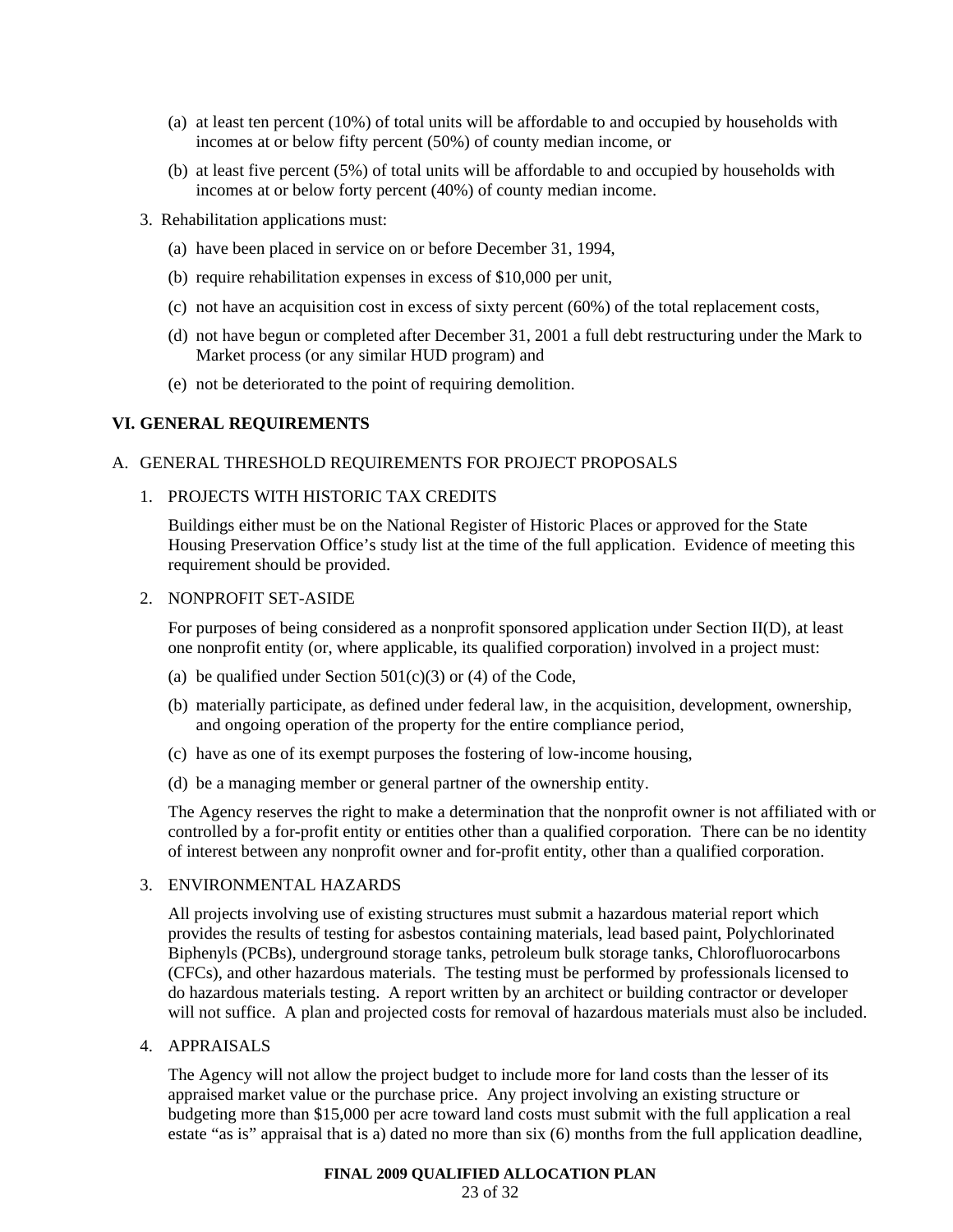b) prepared by an independent, state certified appraiser and c) complies with the Uniform Standards of Professional Appraisal Practice. The Agency may order an additional appraisal with costs to be paid by the applicant. Appraisals for rehabilitation and adaptive reuse projects must break out the land and building values from the total value.

# 5. CONCENTRATION

Projects cannot be in areas of minority and low-income concentration (measured by comparing the percentage of minority and low-income households in the site's census tract with the community overall). The Agency may make an exception for projects in economically distressed areas which have community revitalization plans with public funds committed to support the effort.

# 6. DISPLACEMENT

For rehabilitation projects and in every other instance of tenant displacement, including temporary, the applicant must supply with the full application a plan describing how displaced persons will be relocated, including a description of the costs of relocation. The owner is responsible for all relocation expenses, which must be included in the project's development budget. Owners must also comply with the Uniform Relocation Assistance and Real Property Acquisition Policies Act of 1970, as revised in 49 C.F.R. Part 24.

# 7. RENT INCREASES

Owners of projects with 9% tax credits must seek approval from the Agency prior to increasing rents for qualified low-income units during the time between award and issuance of the federal form 8609.

# 8. FEASIBILITY

The Agency will not allocate tax credits or RPP funding to applications that may have difficulty being completed or operated for the compliance period. Examples include projects that may not secure an equity investment or a Principal that has inadequate capacity to successfully carry out the development process.

# 9. EXTENDED USE PERIOD

Owners must agree to record a thirty (30) year Declaration of Land Use Restrictive Covenants for Low-Income Housing Tax Credits (Extended Use Agreement) stating that the owner (a) will not apply for relief under Section  $42(h)(6)(E)(i)(II)$  of the Code, (b) will not refuse to lease any residential unit in the Project to a holder of a voucher or certificate of eligibility under Section 8 of the United States Housing Act of 1937 because of the status of the prospective tenant as such a holder, and (c) will comply with other requirements under the Code, Plan, other relevant statutes and regulations and all representations made in the project application. The Extended Use Agreement may also contain other provisions as determined by the Agency.

# B. UNDERWRITING THRESHOLD REQUIREMENTS

The following minimum financial underwriting requirements apply to all projects. Projects that cannot meet these minimum requirements, as determined by the Agency, will not receive tax credits or RPP funding.

# 1. LOAN UNDERWRITING STANDARDS

- (a) Projects applying for tax credits only will be underwritten with rents escalating at two percent (2%) and operating expenses escalating at three percent (3%).
- (b) All projects will be underwritten assuming a constant seven percent (7%) vacancy and must reflect a 1.15 Debt Coverage Ratio (DCR) for the term of any debt financing on the project.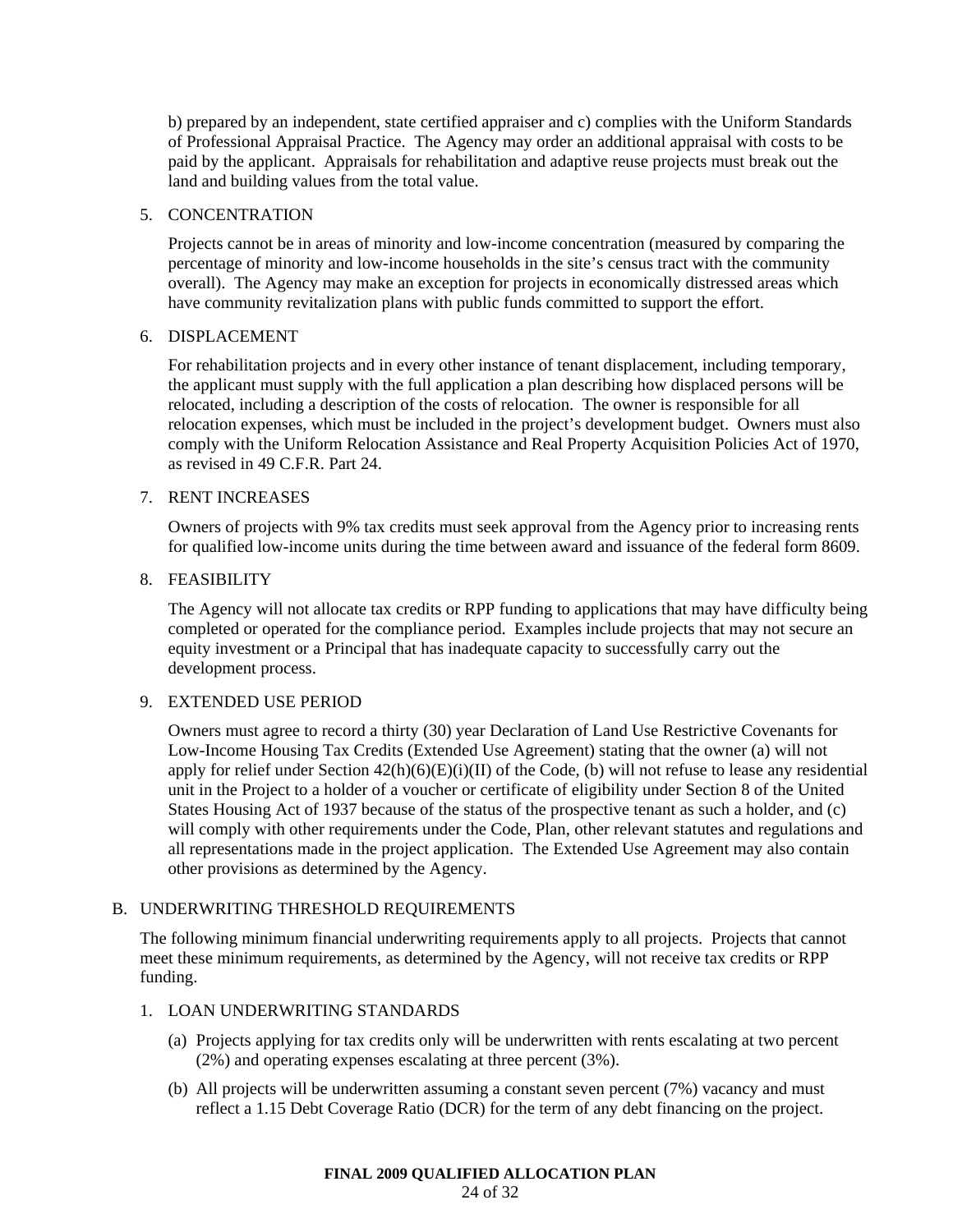- (c) Applications requesting RPP funds may be required to comply with HOME program requirements, including 42 U.S.C. 12701 et seq., 24 C.F.R. Part 92 and all relevant administrative guidance. Projects awarded RPP funds must also comply with the applicable RPP Guidelines.
- (d) The Agency may determine that the interest rate on a loan must be reduced where an application shows an excessive amount accruing towards a balloon payment.

# 2. OPERATING EXPENSES

- (a) New construction (excluding adaptive reuse): minimum of \$3,000 per unit per year not including taxes, reserves and resident support services.
- (b) Renovation (includes rehabilitation and adaptive reuse): minimum of \$3,200 per unit per year not including taxes, reserves and resident support services.
- (c) The proposed management agent (or management staff if there is an identity of interest) must sign a statement (to be submitted with the full application) agreeing that the operating expense projections are reasonable.

# 3. EQUITY PRICING

The Agency will conduct a survey of tax credit equity investors to determine appropriate pricing assumptions. Projects will be underwritten using the greater of this amount and the applicant's projection. The Agency may also set a maximum price. Equity should be calculated net of any syndication fees. Bridge loan interest typically incurred by the syndicator to enable an up front payment of equity should not be charged to the project directly, but be reflected in the net payment of equity. Equity should be based on tax credits to be used by the investor(s), excluding those allocated to the Principals unless these entities are making an equity contribution in exchange for the tax credits.

#### 4. RESERVES

(a) Rent-up Reserve: Required for all except bond financed projects. A reasonable amount must be established based on the projected rent-up time considering the market and target population, but in no event shall be less than \$300 per unit. These funds must be available to the management agent to pay rent-up expenses incurred in excess of rent-up expenses budgeted for in the PDC description. The funds are to be deposited in a separate bank account and evidence of such transaction provided to the Agency ninety (90) days prior to the expected placed in service date. All funds remaining in the rent-up reserve at the time the project reaches ninety-three (93%) occupancy must be transferred to the project replacement reserve account.

For those projects receiving loan funds from RD, the 2% initial operating and maintenance capital established by RD will be considered the required rent-up reserve deposit.

(b) Operating Reserve: Required for all projects except those receiving loan funds from RD. The operating reserve will be the greater of a) \$1,500 per unit or b) six month's debt service and operating expenses (four months for tax-exempt bond projects), and must be maintained for the duration of the low-income use period.

The operating reserve can be funded by deferring the developer fees of the project. If this method is utilized, the deferred amounts owed to the developer can only be repaid from cash flow if all required replacement reserve deposits have been made. For tax credit projects where no RPP loan applies, the operating reserve can be capitalized by an equity pay in up to one year after certificate of occupancy is received. This will be monitored by the Agency.

(c) Replacement Reserve: All new construction projects must budget replacement reserves of \$250 per unit per year. Rehabilitation and adaptive reuse projects must budget replacement reserves of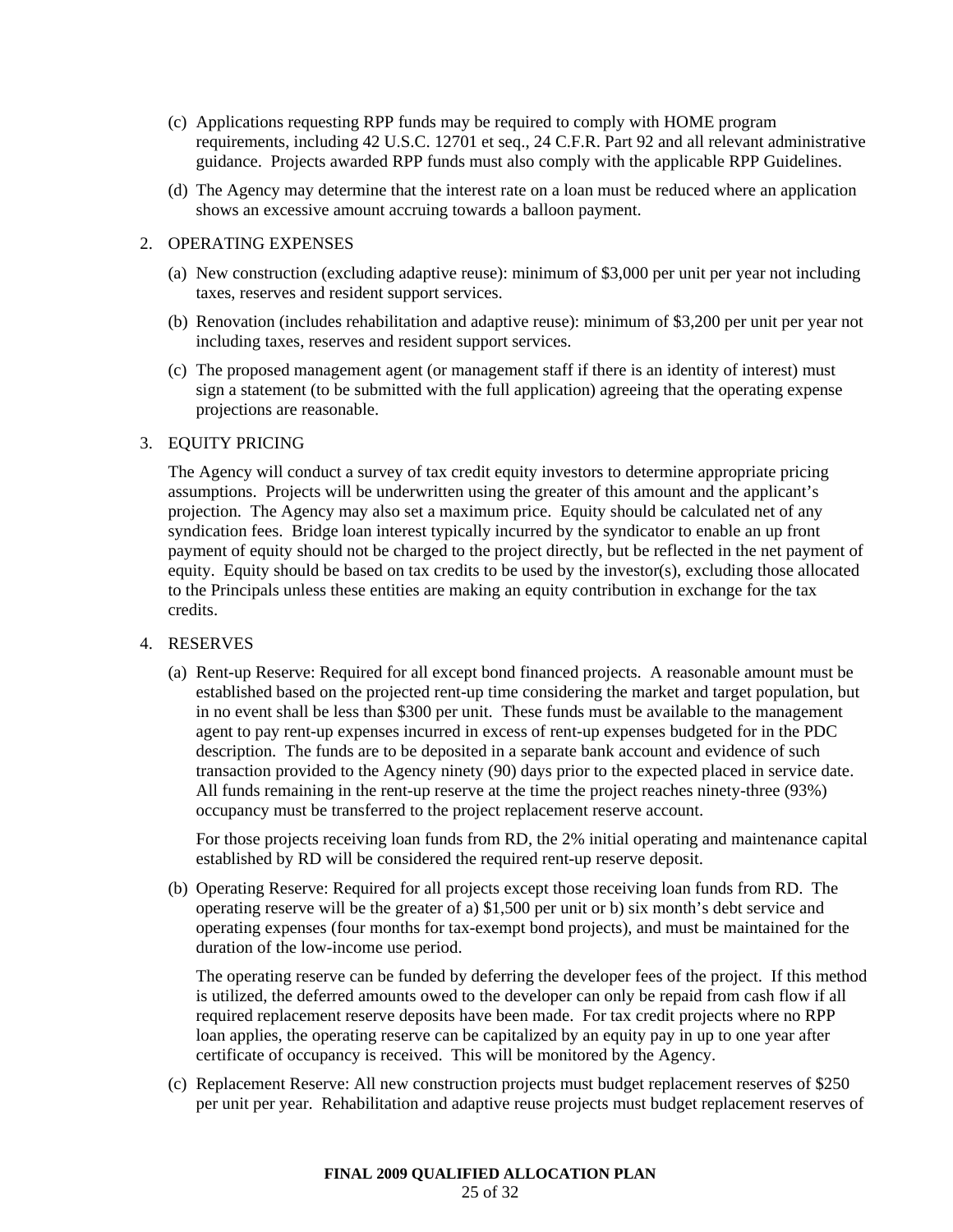\$350 per unit per year. The replacement reserve must be capitalized from the project's operations, escalating by four percent (4%) annually.

In both types of renovation projects mentioned above, the Agency reserves the right to increase the required amount of annual replacement reserves if the Agency determines such an increase is warranted after a detailed review of the project's physical needs assessment.

For those projects receiving RD loan funds, the required funding of the replacement reserve will be established, administered and approved by RD, and the replacement reserve will not escalate annually.

#### 5. DEFERRED DEVELOPER FEES

Developer fees can be deferred to cover a gap in funding sources as long as:

- (a) the entire amount will be paid within fifteen (15) years and meets the standards required by the IRS to stay in basis,
- (b) the deferred portion does not exceed fifty percent (50%) of the total amount as of the full application, and
- (c) payment projections do not negatively impact the operation of the project.

Each of these will be determined by the Agency. Nonprofit organizations must include a resolution from the Board of Directors allowing such a deferred payment obligation to the project. The developer may not charge interest on the deferred amount in excess of the long term AFR.

# 6. FINANCING COMMITMENT

- (a) For all projects proposing private permanent financing, a letter of intent is required. This letter must clearly state the term of the permanent loan is at least eighteen (18) years, how the interest rate will be indexed and the current rate at the time of the letter, the amortization period, any prepayment penalties, anticipated security interest in the property and lien position. The interest rate must be fixed and no balloon payments may be due for eighteen (18) years.
- (b) All projects proposing public permanent financing, binding commitments are required to be submitted by the full application due date. The Agency may grant a forty-five (45) day extension of this deadline for local governments if requested by the applicant in advance of the full application due date. Local governments also must identify the source of funding (e.g. HOME, trust fund). All loans must have a fixed interest rate and no balloon payments for at least eighteen (18) years after project completion. A binding commitment is defined as a letter, resolution or binding contract from a unit of government. The same terms described for the letter of intent (using the format approved by the Agency) from a private lender must be included in the commitment.
- (c) The Agency may request a letter from a construction lender documenting the loan amount, interest rate, and any origination fees.
- (d) Applications may only include one set of proposed funding sources; the Agency will not consider multiple financial scenarios. A project will be ineligible for allocation if any of the listed funding sources will not be available in an amount or under the terms described in the application. The Agency may waive this limitation if the project otherwise demonstrates financial feasibility.

#### 7. DEVELOPER FEES AND ADDITIONAL CONTINGENCY

(a) Developer fees for new construction projects shall be the lesser of \$10,500 per unit or \$800,000 (the maximum for projects with tax-exempt bonds is \$1,500,000).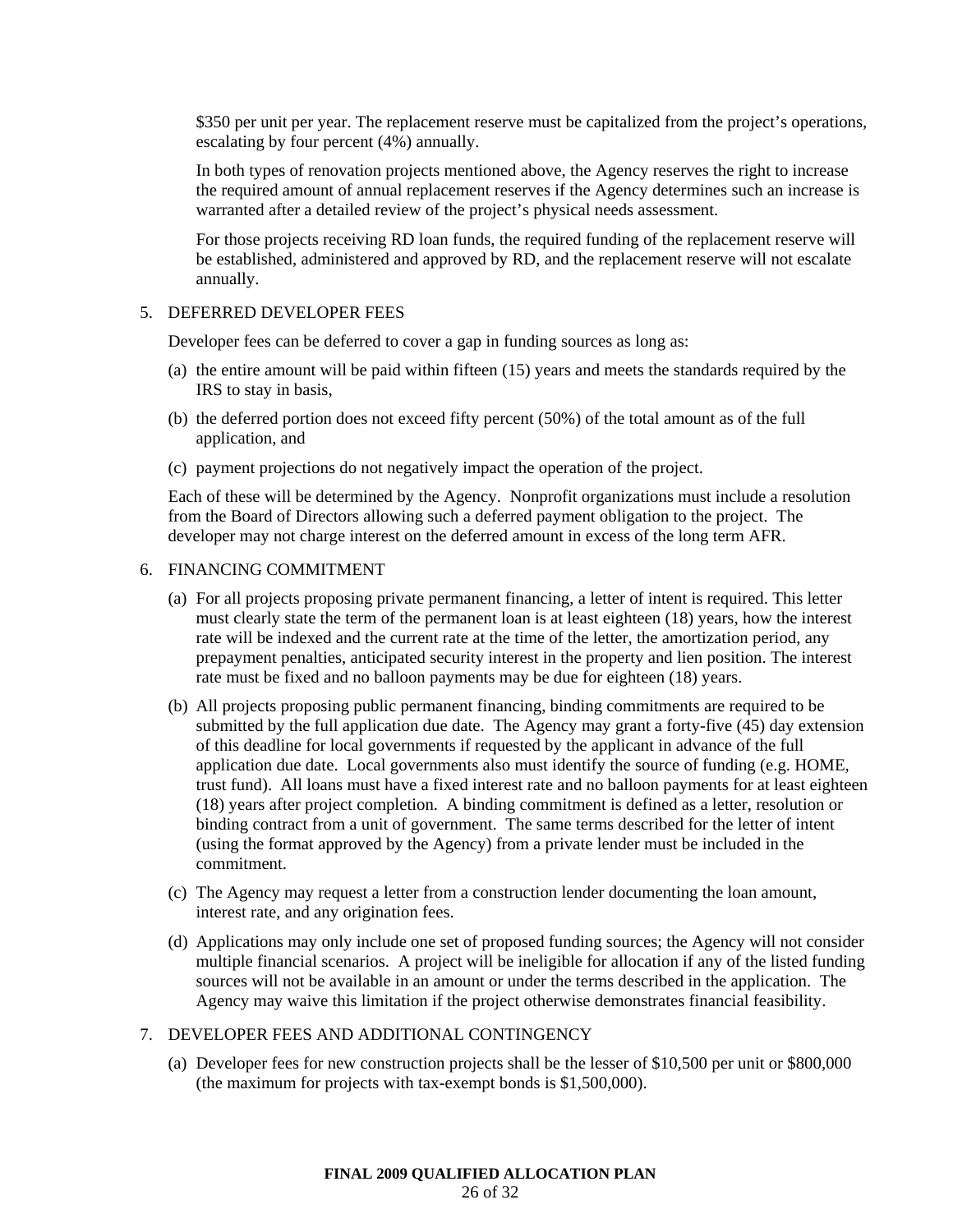- (b) Developer fees for rehabilitation projects shall be the greater of \$7,500 per unit or twenty five percent (25%) of the PDC description line item for rehabilitation (line 4), but in no event will exceed \$800,000 (the maximum for projects with tax-exempt bonds is \$1,500,000).
- (c) Builder's general requirements shall be limited to six percent (6%) of hard costs.
- (d) Builder's profit and overhead shall be limited to ten percent (10%) (8% profit, 2% overhead) of total hard costs, including general requirements.
- (e) Where an identity of interest exists between the owner and builder, the builder's profit and overhead shall be limited to eight percent (8%) (6% profit, 2% overhead).
- (f) The application may include up to the greater of \$500 per unit or \$30,000 in additional contingency to cover overruns in any project development cost. To the extent this amount is not used for cost overruns it may be taken as additional developer fee.

#### 8. CONSULTING FEES

The total amount of any consulting fees and developer fees shall be no more than the maximum developer fee allowed to that project.

### 9. ARCHITECTS' FEES

The architects' fees, including design and inspection fees, shall be limited to three percent (3%) of the total hard costs plus general requirements, overhead, profit and construction contingency (total of lines 2 through 10 on the PDC description).

# 10. INVESTOR SERVICES FEES

Investor services fees must be paid from net cash flow and not be calculated into the minimum debt coverage ratio.

#### 11. PROJECT CONTINGENCY FUNDING

All new construction projects shall have a hard cost contingency line item of NO MORE THAN five percent (5%) of total hard costs, including general requirements, builder profit and overhead. Rehabilitation and adaptive reuse projects shall include a hard cost contingency line item of NO MORE THAN ten percent (10%) of total hard costs.

#### 12. PROJECT OWNERSHIP

There must be common ownership between all units and buildings within a single project for the duration of the compliance period.

#### 13. SECTION 8 PROJECT-BASED RENTAL ASSISTANCE

For all projects that propose to utilize Section 8 project-based rental assistance, the Agency will underwrite the rents according to the tax credit and HOME limits. These limits are based on data published annually by HUD. If the Section 8 contract administrator is willing to allow rents above these limits, the project may receive the additional revenue in practice, but Agency underwriting will use the lower revenue projections regardless of the length of the Section 8 contract.

Given the uncertainty of long-term federal commitment to Section 8 rental assistance, the Agency considers underwriting to the more conservative revenue levels to best serve the project's long-term financial viability.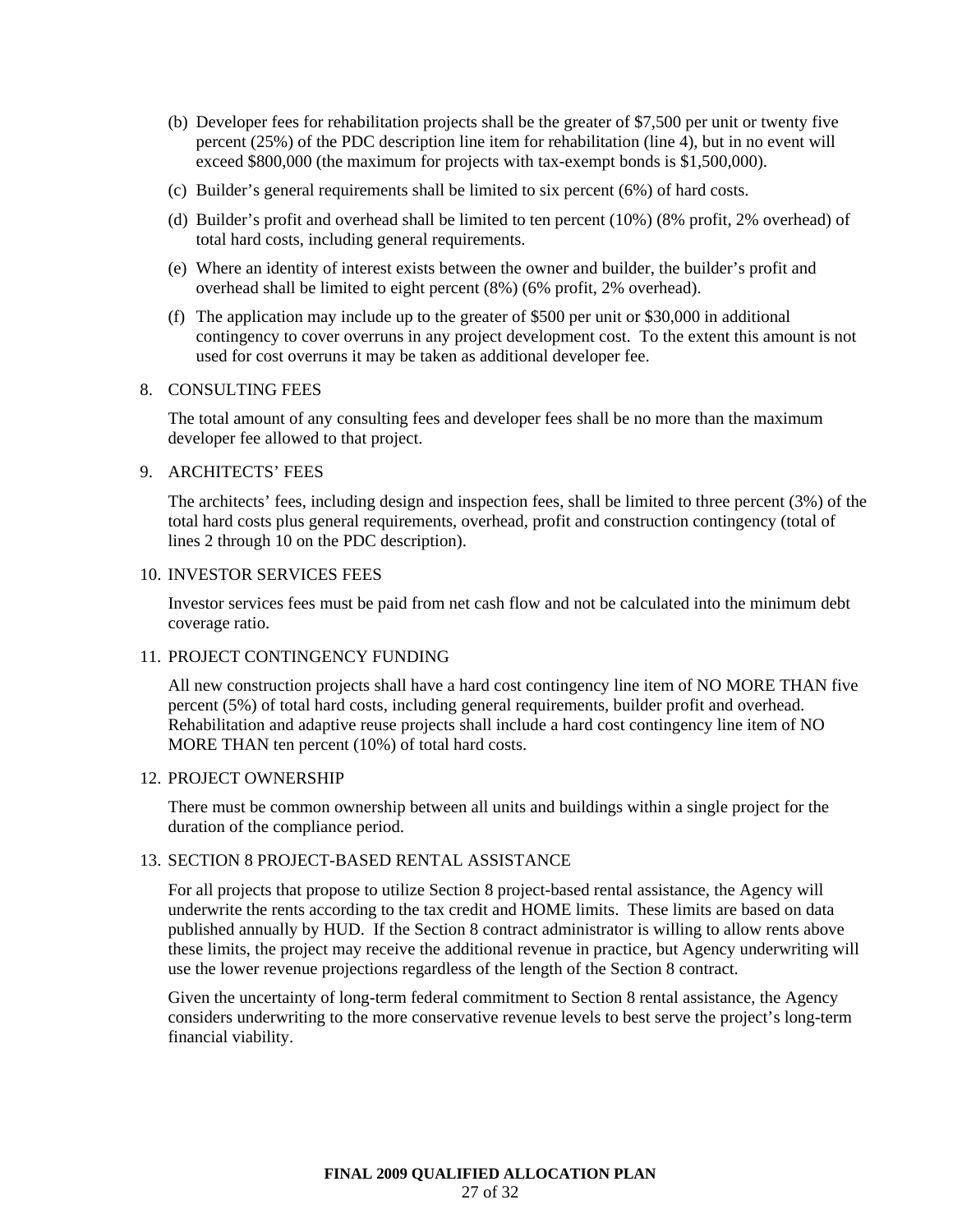# 14. WATER, SEWER, AND TAP FEES

Any water, sewer, and tap fees charged to the project must be entered on a separate line item of the PDC description. Any application that does not include these costs must provide a letter from the local provider that no fees will be charged.

# **VII. POST-AWARD PROCESSES AND REQUIREMENTS**

# A. GENERAL REQUIREMENTS

- 1. The 9% tax credit reservation amount will be the total anticipated qualified basis amount multiplied by nine percent (9%), or three and three quarters percent (3.75%) for the 4% tax credit. The actual tax credits allocated will be the lesser of the tax credits reserved, the applicable rate multiplied by qualified basis (as approved by the Agency), or the amount determined by the Agency pursuant to its evaluation as required under Section 42(m)(2) of the Code.
- 2. Ownership entities must (a) expend ten percent (10%) of the project's reasonably expected basis by a date to be determined by the Agency and (b) submit to the Agency a completed carryover agreement and cost certification by a date to be determined by the Agency. (This requirement also applies to projects with partial allocations.) Failure to meet these deadlines will preclude the project from participation in the state credit program. Pursuant to Section VI(B)(6), the Agency may determine that an awarded application listing state tax credits as a source of funding is ineligible for allocation due to failure to comply with the requirements of this subsection (A)(2). Projects will be required to elect a project-based allocation.
- 3. Once approved, the ownership entity will proceed to acquire, construct or rehabilitate the project. Owners may not start construction, including sitework, before the Agency has approved the project's final plans and specifications. Upon completion for occupancy, the ownership entity must notify the Agency and furnish a completed Final Cost Certification that complies with the Agency's guidelines and requirements. Project cash flow is a prohibited source of funds for the project budget.
- 4. Projects must meet all applicable federal, state and local laws and ordinances, including the Code and Fair Housing Act; the Agency may treat any failure to do so as a violation of the Plan.
- 5. Allocated tax credits may also be returned to the Agency under the following conditions: (a) credits have been allocated to a project building that is not a qualified building within the time period required by the Code, for example, because it is not placed in service within the period required under the Code, (b) credits have been allocated to a building that does not comply with the terms of its allocation agreement, (c) credits have been allocated to a project that are not necessary for the financial feasibility of the project, or (d) by mutual written agreement between the allocation recipient and the Agency. Returned credits may include credits previously allocated to project that fails to meet the 10% test under Section 42(b)(1)(E)(ii) of the Code.
- 6. The Agency may conduct construction inspections for adherence to approved final plans and specifications.
- 7. The owner of the project must sign and record the Extended Use Agreement in the county in which the project is located by the end of the first year after the tax credits are allocated. The owner must have good and marketable title at that time, and must obtain the consent of any lienholder on the project property recorded prior to the Extended Use Agreement (other than a lienholder relative to the financing of the construction of the project that by its terms will be cancelled within one year of the last building in the project being placed in service) to be bound by the terms of this Extended Use Agreement.
- 8. The Agency may revoke tax credits if the Agency determines that the owner has failed to implement all representations in the application to the Agency's satisfaction. Owners will acknowledge that the following constitute conditions to their allocation: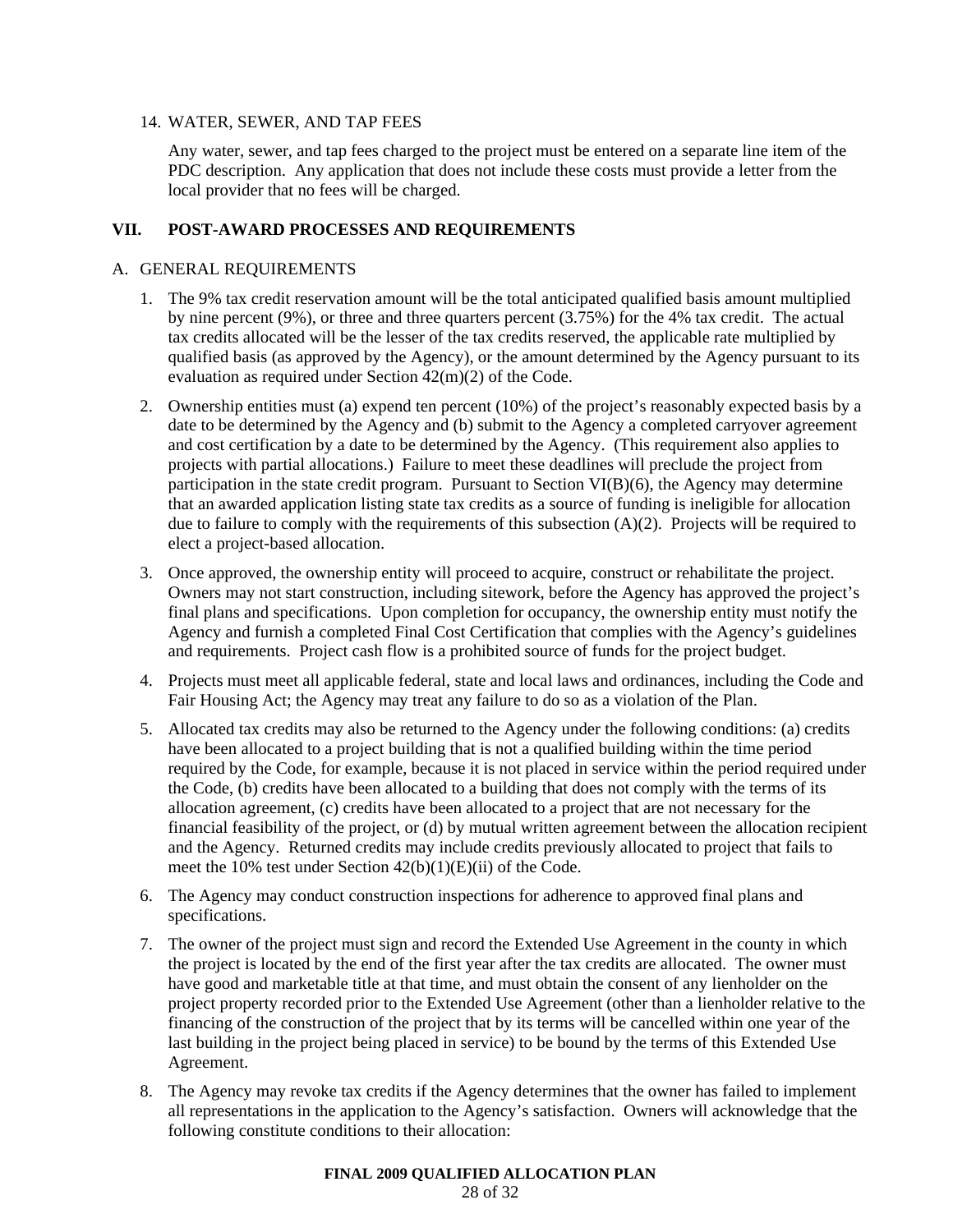- (a) accuracy of the facts and compliance with representations contained in the project's final accepted application, including all exhibits and attachments,
- (b) completion of construction as depicted on the site layout, floor plan and elevations submitted with the project application,
- (c) adherence to the Plan, and
- (d) provision and maintenance of those certain unit and project amenities for the benefit of the tenants described in the project application.

An owner's or project's failure to comply with all such conditions without written authorization from the Agency will entitle the Agency, in its discretion, to deem the allocation to be cancelled by mutual consent. After any such cancellation, the owner will acknowledge that neither it nor the project will have any right to claim tax credits pursuant to this allocation. The Agency reserves the right, in its discretion, to modify or waive any such failed condition.

- 9. Federal form 8609 will not be issued until:
	- (a) the owner and management company produces evidence of attending a low-income housing tax credit compliance seminar sponsored either by the Agency or a sponsor acceptable to the Agency within the last 12 months;
	- (b) the Agency confirms that the monitoring fees have been paid and that the project has adhered to all representations made in the application (including design elements); and
	- (c) the project demonstrates that it will meet all relevant Plan requirements.

The Agency may require evidence of escrowed funds to complete landscaping.

- 10. In making application for tax credits, the applicant agrees that the Committee, the Agency, and their designees will have access to any information pertaining to the project. This includes having physical access to the project, all financial records and tenant information for any monitoring that may be deemed necessary to determine compliance with the Code. Applicants are advised that the Agency, on behalf of the Committee, is required to do compliance monitoring and to notify the IRS and the owner of any discovered noncompliance with tax credit laws and regulations, whether corrected or uncorrected. The Agency intends to conduct desk audits and monitoring visits of projects for the purpose of evaluating continuing compliance with tax credit regulations, selection criteria, ensuring that the project continues to provide decent, safe and sanitary housing. The Agency will periodically modify monitoring procedures to ensure compliance with the requirements set forth in the Code and from time to time amended.
- 11. An allocation of tax credits does not constitute a representation or warranty that the ownership entity or its owners will qualify for or be able to use the tax credits. The Agency's interpretation of the Code is not binding on the IRS, and the Agency neither represents nor warrants to any owner, equity investor, Principal or other program participant how the IRS will interpret or apply any provision of the Code. Each owner and its agents should consult its own legal and tax advisors.

NOTE: Applicants are advised that some portion or all of a project's application may be subject to disclosure to the public under the North Carolina Public Records Act.

# B. STATE TAX CREDITS

As the administrative agent for state credit refunds issued under N.C.G.S. § 105-129.42, the Agency has a responsibility to ensure that ownership entities do not receive resources ahead of corresponding value being created in the project. Therefore the following restrictions will apply to the state tax credit refund program.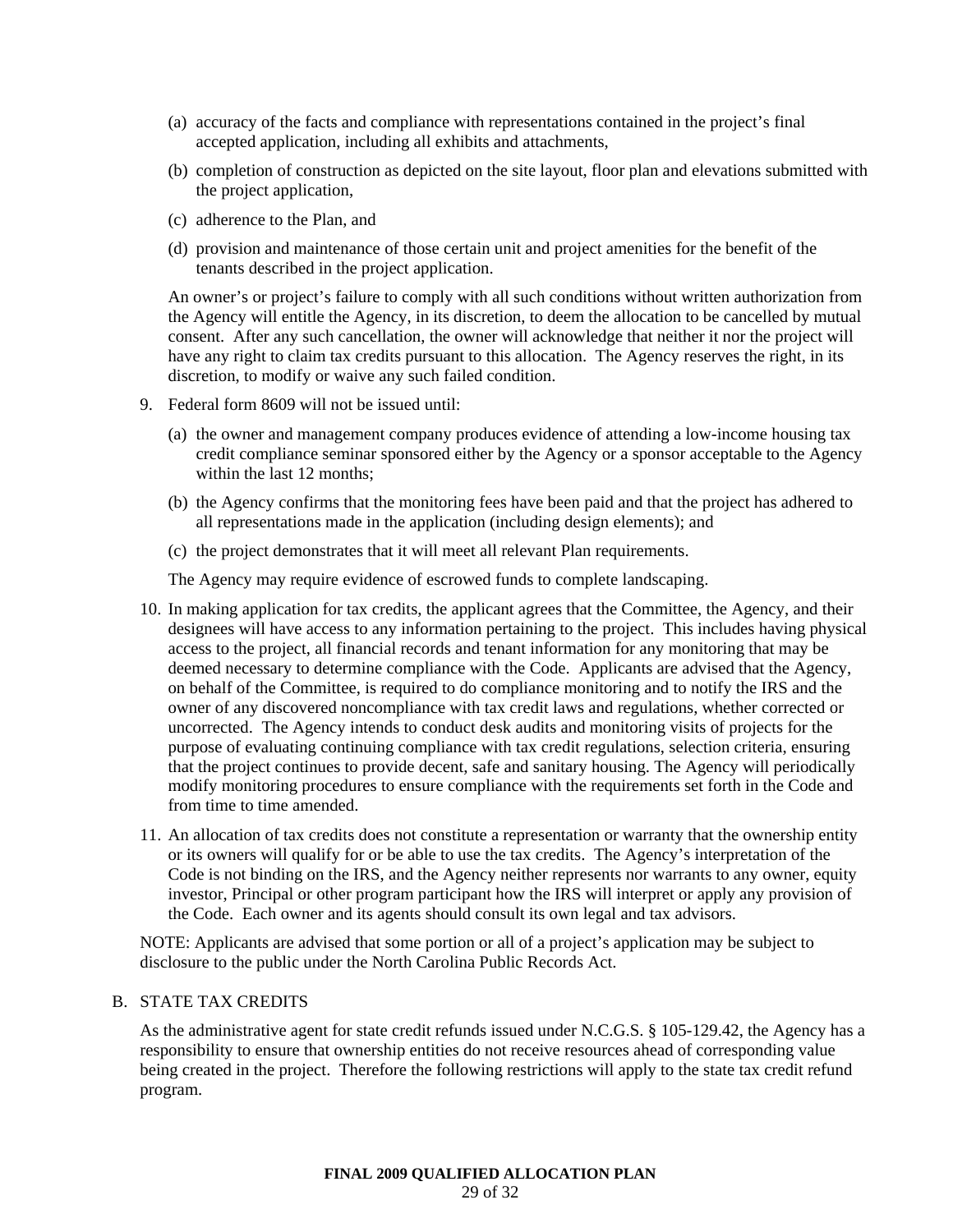- 1. Loan Option: Loans made by the Agency pursuant to N.C.G.S. § 105-129.42(d) will not be closed until the outstanding balance on the first-tier construction financing exceeds the total state credit amount; the entire loan must be used to pay down a portion of the then existing construction debt.
- 2. Direct Refund Option: The Agency and ownership entity will enter into an escrow agreement with regard to the refund dollars. The agreement will state, among other reasonable limitations, that issuance of the funds under N.C.G.S.  $\S$  105-129.42(g)(1) will not occur until all of the following requirements have been met:
	- (a) at least fifty percent (50%) of the activities included in the project's eligible basis have been completed;
	- (b) the Agency and local government inspector have conducted their framing inspections and approved all buildings (including community facilities); and
	- (c) the outstanding balance on the first-tier construction financing exceeds the total state credit amount (the entire refund must be used to pay down a portion of the then existing construction debt).

Applicants must indicate which of the two options will apply to the project as part of the full application process; such decision may not be changed for the carryover allocation. Ownership entities will have to fully comply with the Plan, including Section VII( $A$ )(2), to be eligible for participation in the state tax credit program. The Agency may adopt other policies regarding the state tax credit after adoption of the Plan. Owners, partners, members, developers or other Principals (and their affiliated entities) that are involved in a violation of any state tax credit requirement or fail to place a project in service after taking a loan or refund may be assessed up to forty (-40) negative points or disqualified from participation in Agency programs.

# C. COMPLIANCE MONITORING

- 1. Basic Requirements: Owners must comply with Section 42 of the Code, IRS regulations, rulings, procedures, decisions and notices, state statutes, local codes, the Plan, Agency loan documents, **Appendix F** (incorporated herein by reference), and any other legal requirements.
- 2. Agency Requirements: The Agency will adopt and revise standards, policies, procedures, and other requirements in administering the tax credit program. Examples include training and on-line reporting. Owners must comply with all such requirements regardless of whether or not they expressly appear in the Plan or **Appendix F**.

# **VIII. DEFINITIONS**

The terms listed below will be defined in the Plan as indicated below regardless of capitalization, unless the context clearly indicates otherwise. Terms used in the Plan but not defined below will have the same meaning as under the Code and IRS regulations.

Affiliate: As to any person or entity (i) any entity of which a majority of the voting interest is owned by such person or entity, (ii) any person or entity directly or indirectly controlling (10% or more) such person or entity, (iii) any person or entity under direct or indirect common control with any such person or entity, or (iv) any officer, director, employee, manager, stockholder (10% or more), partner or member of any such person or entity or of any person or entity referred to in the preceding clauses (i), (ii) or (iii).

Applicant: The entity that is applying for the tax credits and/or any RPP loan funds, as applicable.

Community Service Facility: Any building or portion of building that qualifies under Section 42(d)(4)(C)(iii) of the Code, Revenue Ruling 2003-77, and any Agency requirements for such facilities (which may be published as part of the Plan, an Appendix or separately).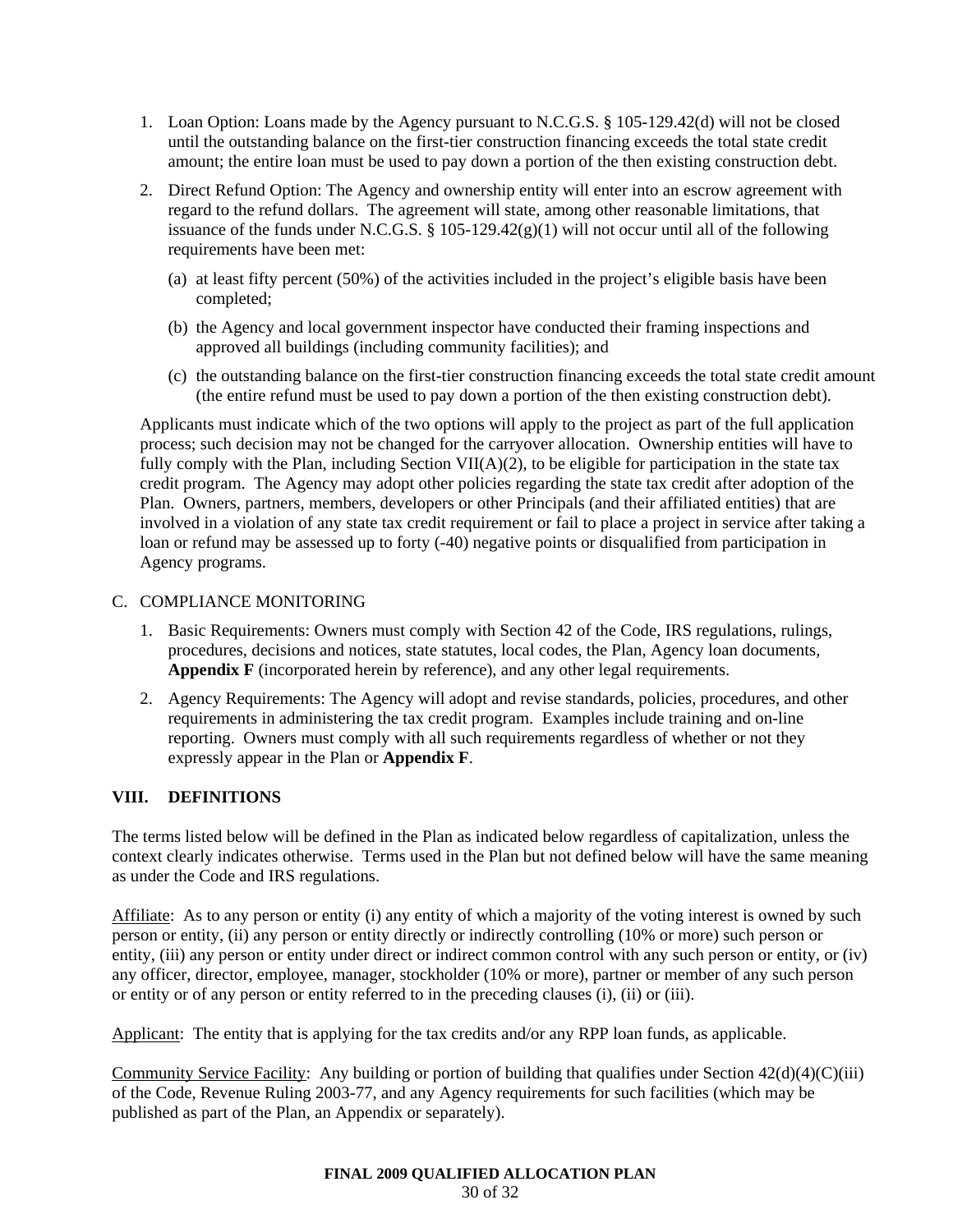Developer: Any individual or entity responsible for initiating and controlling the development process and ensuring that all, or any material portion of all, phases of the development process are accomplished. Furthermore, the developer is the individual or entity identified as such in the Ownership Entity Agreement and any and all Development Fee Agreements.

Displacement: The moving of a person or such person's personal property from their current residence.

Entity: Without limitation, any general partnership, limited partnership, limited liability company, corporation, joint venture, trust, business trust, cooperative, association, public agency or other entity, other than a human being.

Homeless Populations: People who are living in places not meant for habitation (such as streets, cars, parks), emergency shelters, or in transitional or temporary housing but originally came from places not meant for habitation or emergency shelters.

Management Agent: Individual(s) or Entity responsible for the day to day operations of the project, which may or may not be related to the Owner(s) or ownership entity.

Market-Rate Units: Units that are not subject to tax credit restrictions; does not include manager units.

Material Participation: Involvement in the development and operation of the project on a basis which is regular, continuous and substantial throughout the compliance period as defined in Code Sections 42 and 469(h) and the regulations promulgated thereunder.

Net Square Footage: The outside to outside measurements of all finished areas that are heated and cooled (conditioned). Examples include hallways, community and office buildings, dwelling units, meeting rooms, sitting areas, recreation rooms, game rooms, etc. Breezeways, stairwells, gazebos and picnic shelters are examples of unconditioned outside structures that may not be used as net square footage.

Owner(s): Person(s) or entity(ies) that own an equity interest in the Ownership Entity.

Ownership Entity: The ownership entity to which tax credits and/or any RPP loan funds will be awarded.

Ownership Entity Agreement: A written, legally binding agreement describing the rights, duties and obligations of owners in the ownership entity.

9% Tax Credit: Low-income housing tax credits available for allocation under the state's volume cap pursuant to Section 42(h)(3) of the Code.

Person: Any individual or Entity, and the heirs, executors, administrators, legal representatives, successors and assigns of such Person where the context so requires.

Person with a Disability: An adult who has a permanent physical or mental impairment which substantially limits one or more major life activities as further defined in North Carolina's Persons with Disabilities Protection Act (N.C.G.S. § 168A-3 (7a)).

Principal: Principal includes (1) all persons or entities who are or who will become partners or members of the ownership entity, (2) all persons or entities whose affiliates are or who will become partners or members of the ownership entity, (3) all persons or entities who directly or indirectly earn a portion of the development fee for development services with respect to a project and/or earn any compensation for development services rendered to such project, which compensation is funded directly or indirectly from the development fee of such project, and such amount earned exceeds the lesser of twenty-five percent (25%) of the development fee

#### **FINAL 2009 QUALIFIED ALLOCATION PLAN**

31 of 32